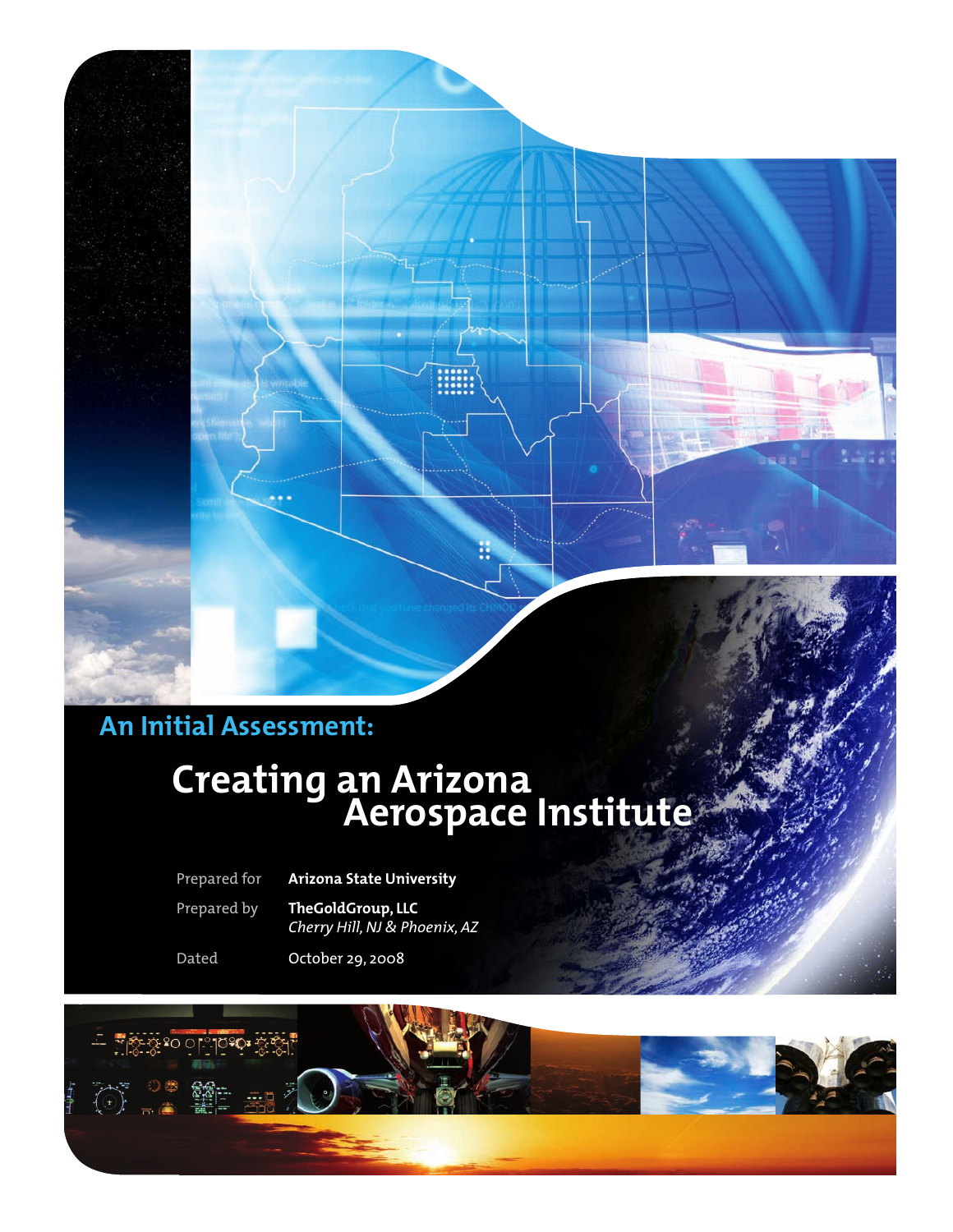

This report was produced by TheGoldGroup, LLC., under contract with Arizona State University, to provide an independent assessment of the interest, need, and viability for creating an Arizona Aerospace Institute. The report was funded by Science Foundation Arizona. Peter Gold, Esq., report author and principal member of TheGoldGroup, LLC., engaged with more than 70 potential stakeholders from industry, government, academia and other sectors to determine enthusiasm for the concept, as well as to help inform the report's outline of a possible operational focus and organizational framework for the Institute. Other efforts included the thorough examination of aerospace industry-related studies and assessments, as well as discussions with individuals in similar or related institutes outside of Arizona. This report reflects the analysis and opinions of the author and should not be construed to be an endorsement of any of the expressed ideas and statements by Arizona State University, Science Foundation Arizona, other organizations, or individuals interviewed by Peter Gold.



#### **TheGoldGroup, LLC.**

Cherry Hill, N.J. & Phoenix, Az.

856.795.9994 pagold@thegoldgrp.com

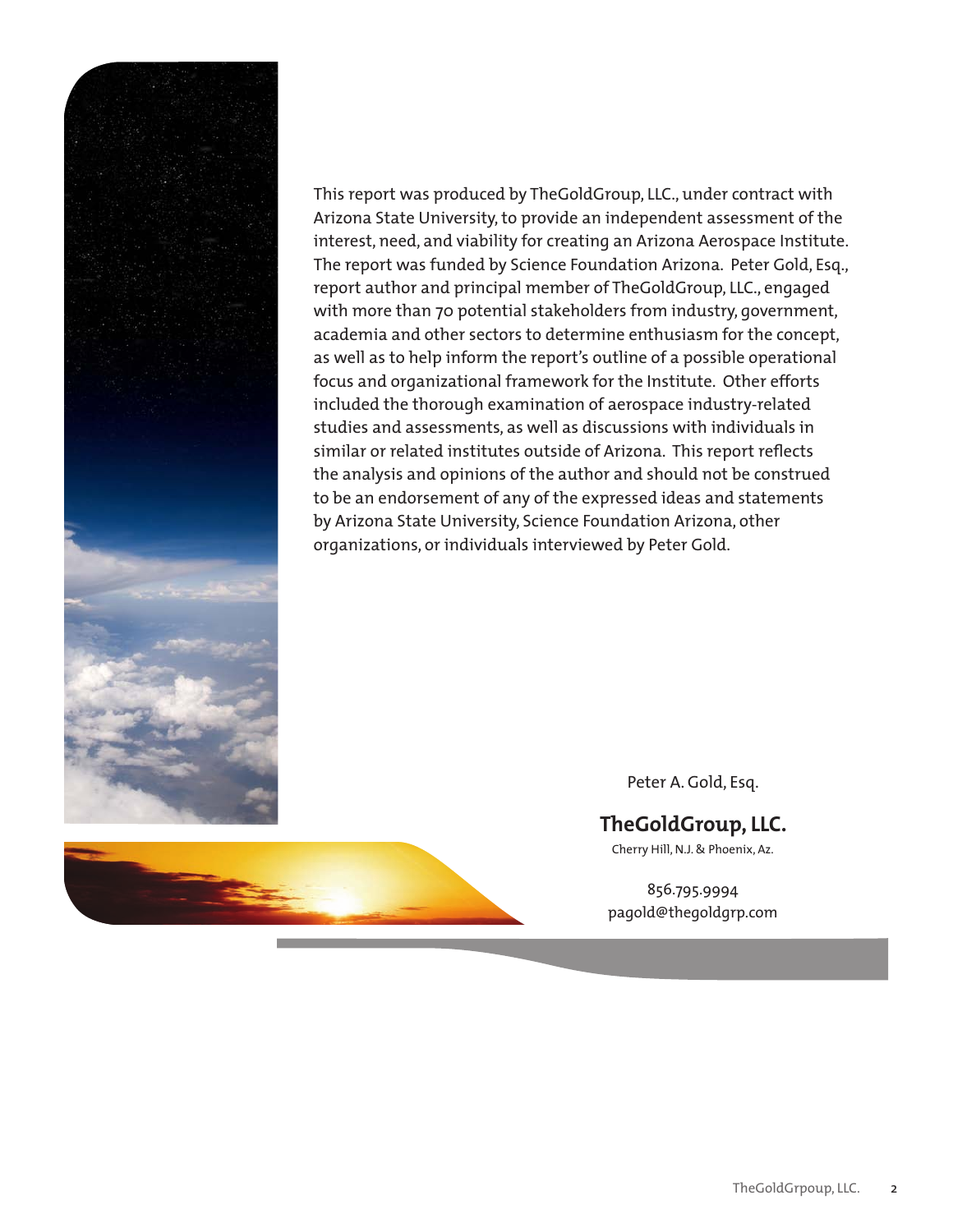#### **CONTENTS**

|       | <b>Executive Summary</b>                                                                                                                                                                                                                                                                                       | 4                                            |
|-------|----------------------------------------------------------------------------------------------------------------------------------------------------------------------------------------------------------------------------------------------------------------------------------------------------------------|----------------------------------------------|
| ı.    | Why An Aerospace Institute In Arizona? The Imperative<br>Competitive and Economic Factors Require Greater Collaborative Engagement                                                                                                                                                                             | 6<br>6                                       |
| Ш.    | Scope of Engagement and Tasks as They Evolved                                                                                                                                                                                                                                                                  | 9                                            |
| Ш.    | Methodology and Process: Drivers and Focus Factors<br>The Drivers of The Institute<br>Accumulate and Analyze Data and Information<br>Reports, Publications, and Other Materials Reviewed and Analyzed                                                                                                          | 11<br>11<br>11<br>12                         |
| IV.   | <b>Focus Options for The Institute</b><br>A Threshold Choice<br>Initial Core Competencies of the Arizona Aerospace Institute<br>Machine to Machine<br><b>Machine to Human Interactions</b><br>Visioning, Simulation and Modeling<br>Information Assurance and Management<br>Value-Added Services and Functions | 13<br>14<br>14<br>15<br>16<br>16<br>17<br>17 |
| V.    | Unique Opportunities, Partnerships and Strategic<br>Alliances Which Can Be Created by the Institute<br><b>Workforce Development Opportunities</b><br><b>Traditional Partners and Interested Persons</b><br>Non-Traditional Partners and Interested Persons                                                     | 19<br>19<br>20<br>20                         |
| VI.   | <b>Structure and Governance</b>                                                                                                                                                                                                                                                                                | 22                                           |
| VII.  | A "Virtual" State-Wide Institute at ASU, Mesa, Arizona                                                                                                                                                                                                                                                         | 23                                           |
| VIII. | Possible Economic Development Impacts of the Institute                                                                                                                                                                                                                                                         | 25                                           |
| IX.   | Commitment to the Institute: Sustainability and<br><b>Public and Private Investment</b>                                                                                                                                                                                                                        | 26                                           |
| Χ.    | Next Steps - Beyond this Initial Analysis                                                                                                                                                                                                                                                                      | 27                                           |
|       | <b>EXHIBITS</b>                                                                                                                                                                                                                                                                                                |                                              |

| <b>Exhibit A, Statement of Mayo Clinic in Arizona</b>        | 28 |
|--------------------------------------------------------------|----|
| Exhibit B, Statement of Embry-Riddle Aeronautical University | 29 |
| Exhibit C, Statement of Seidman Institute, ASU               |    |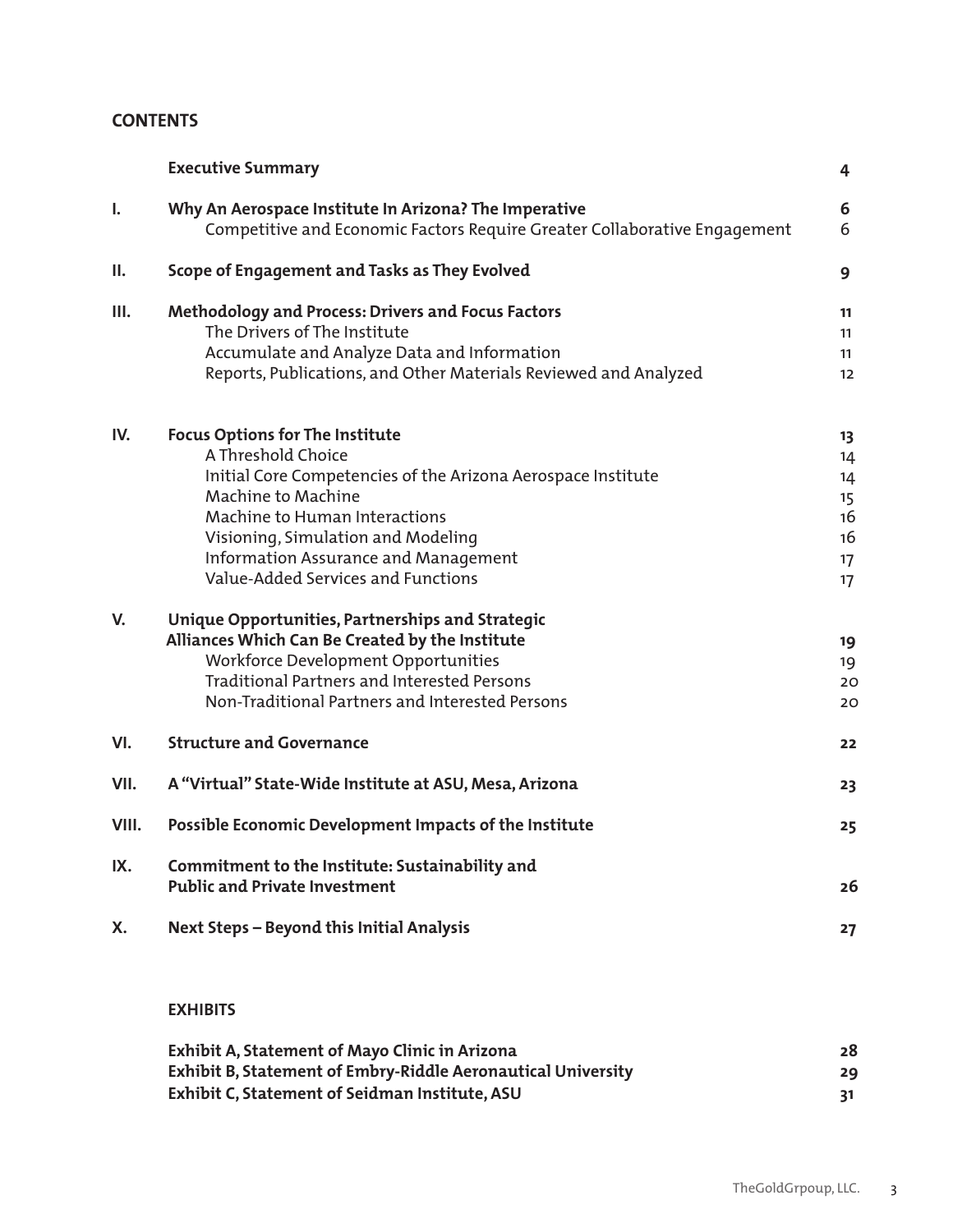#### **EXECUTIVE SUMMARY**

*The Need for the Institute: Competitive and Economic Factors Require Greater Collaborative Engagement:* According to a recently released report, Arizona is ranked 8<sup>th</sup> in the United States in aviation and aerospace industry employment and is  $4<sup>th</sup>$  in the Nation in employment per 1,000 fulltime workers.' According to the same source, aerospace industry jobs pay 52% higher salaries than Arizona's average wage. Statistics indicate that the aerospace industry is either the 3rd, 4<sup>th</sup> or 5<sup>th</sup> largest employing sector in the State (depending how measured).

The availability of a qualified workforce and workforce development is a critical issue facing the aerospace and defense industry in Arizona and elsewhere in the U.S. The industry in the U.S. is exposed to being scissored by the two prong threats of record number of retirements and too few replacements in the "pipeline".

Competition from governments of other countries and companies based abroad as well as economic challenges to the industry are also factors operating on the U.S. based aerospace industry.

The continued vitality of aerospace and aviation in Arizona is critical to the state's economy and affects, directly or indirectly, almost every Arizonan regardless where he or she lives in the state.

State officials, business stakeholders and others with whom we spoke recognize these facts and many recognize the urgency of providing vehicles and infrastructures to:

- a) promote retention and expansion of the in-state aerospace industry; and
- b) attract into the state other aerospace industry-related economic activity (and the attendant high paying jobs).

An Aerospace Institute that focuses on select high value services, which meet the needs of and build on the vast competence of both in state and out of state aerospace industry stakeholders, would undoubtedly be an important vehicle to protect and grow this critical and diverse industry in Arizona.

An Institute could also have significant economic development impacts. Based on various assumptions, economists from the Arizona State University L. William Seidman Research Institute opine that it is possible that once fully operational the Institute could contribute \$72 million in earnings and 1,320 jobs to Arizona's economy.

<sup>1</sup>  *AZ Aerospace, Defense, and Avionics Industries Study*. Charlottesville, VA: ANGLE Technology Group, 2008. p.5.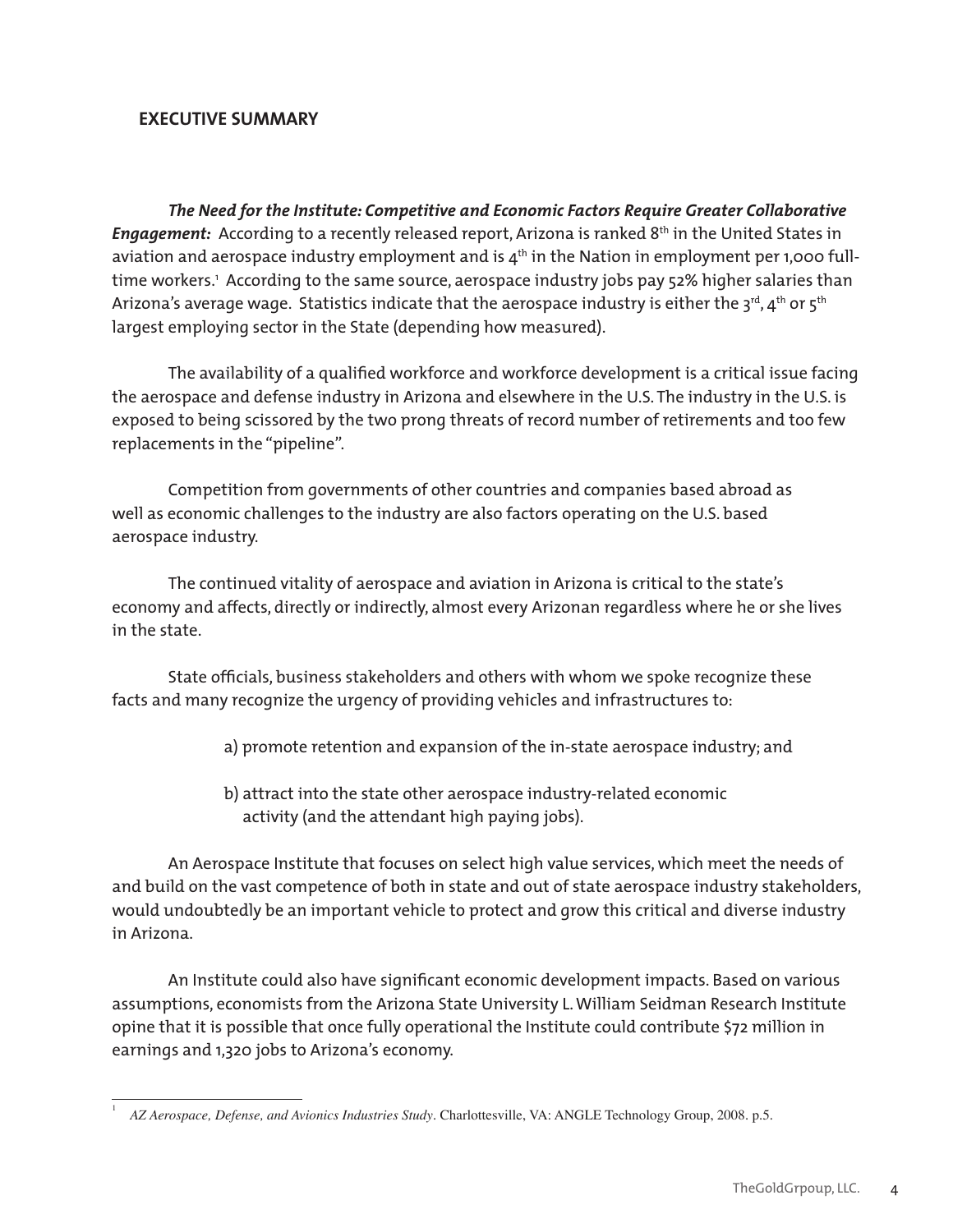*Initial Core Competencies of the Institute:* We accumulated and analyzed data and information from 77 people in 42 different and diverse organizations and located in nine states, Washington, D.C. and England. We reviewed industry trends and concerns as well as the resources and strengths already present in Arizona and listened to the articulated specific needs of stakeholders. From this initial analysis we suggest that the Institute focus in three core competencies:

- 1) Machine to machine and human to machine interactions and integration;
- 2) Information management and information assurance; and
- 3) Visioning, Simulation, and Modeling, both as a core competency of the Institute and as a tool used in 1) and 2) above (the other two core competencies of the Institute).

*Value-Added Services of the Institute:* The Institute is also envisioned to provide additional value by deploying its expertise in standard setting, policy making, developing curriculum, establishing best practices and providing certification services. It could also provide assistance with preparation of contract proposals, contract management services and be a source of proposal collaborations. As a boost to business development and job creation it can also maintain a business incubator facility and be a facilitator in matching businesses with government in order to optimize utilization of Small Business Innovation Research (SBIR) and Small Business Technology Transfer (STTR) programs.

*Non-Traditional Partners and Interested Persons*: In addition to focusing on "traditional" large, medium and small aerospace businesses and university research and education organizations as partners, the Institute's non-traditional partners could include: Out-of-state institutes, aerospace insurers, standard setting organizations and those which certify to standards, economic development interests, trade associations, and venture capital and angel investment interests.

 *A "Virtual "501 ( c ) (3) Institute located at ASU, Mesa Arizona:* With a footprint in Mesa, the Institute is envisioned as virtual in functions and access. The existence of Phoenix-Mesa Gateway Airport, ASU Polytechnic campus, Mesa's relatively close proximity to Sky Harbor International Airport, the fact that it is equidistance from Prescott and Tucson; the existence of the Air Force Research Lab (AFRL) human talent pool and simulators, the availability of space and the actual and planned development of residences, convention and hotel facilities were all factors considered. in recommending that the Institute be located in Mesa. In our judgment, locating the Institute in Mesa would be tantamount to placing infrastructure around, capitalizing on and leveraging strong aerospace assets already on the ground. The Institute infrastructure would, likewise, bolster and advance these diverse activities.

*Financial Sustainability and Public Commitment:* The core competencies of the Institute and the value added services were selected, in part, because they hold the potential for revenue generation to assist in sustaining the Institute. There is no doubt, however, that Phase II of this initiative (e.g. writing an Implementation Study and Roadmap, etc.), and that the initial funding for capital and operational needs will require a commitment of public dollars or creative economic incentives. Other states, including some of Arizona's neighbors, are vigorously competing for aerospace companies and their jobs.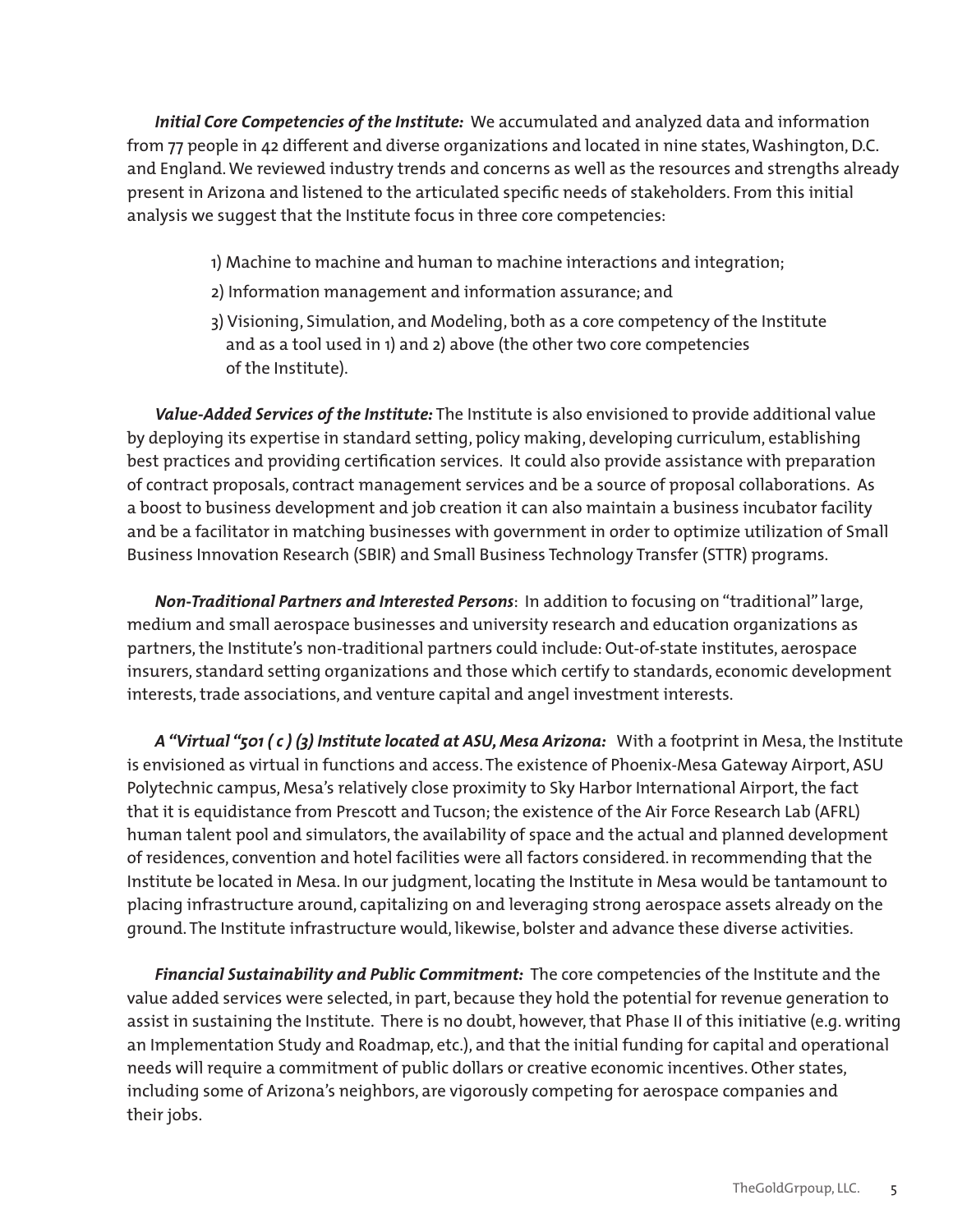#### **I. WHY AN AEROSPACE INSTITUTE IN ARIZONA? THE IMPERATIVE.**

#### **Competitive and Economic Factors Require Greater Collaborative Engagement**

Arizona is ranked 8<sup>th</sup> in the United States in aviation and aerospace industry employment and is 4<sup>th</sup> in the Nation in employment per 1,000 full-time workers.<sup>2</sup> According to the same Report, aerospace industry jobs pay 52% higher salaries than Arizona's average wage. Statistics indicate that the aerospace industry is either the  $3<sup>rd</sup>$ ,  $4<sup>th</sup>$  or  $5<sup>th</sup>$  largest employing sector in the State (depending how measured).

Using Bureau of Labor Statistics, US Census Bureau and NASA data, the 2008 report prepared for the Arizona Aerospace & Defense Commission provides the following "Snapshot" of the Industry in Arizona:<sup>3</sup>

| Employment              | 57,177   |
|-------------------------|----------|
| Total Wages (\$million) | \$3,834  |
| Average Wage            | \$67,065 |
| Avg. AZ wage            | \$38,154 |

Thus, aerospace industry employers pay and aerospace industry workers earn substantially more than the average Arizona wage. Some of these employers include: Raytheon, Northrop Grumman, Boeing, Honeywell, Lockheed Martin, General Dynamics, Orbital Sciences Corporation, Bombardier, Sergeant Controls, U.S. Airways, Southwest Airlines, Goodrich, AmSafe, ASIG, MD Helicopters, L-3, Mesa Air Group and others.

According to another report there are approximately 45,000 additional jobs related to the principal military operations in the State, not including military and civilian retirees.<sup>4</sup> Several of these military installations are directly or indirectly related to aerospace, aviation and avionics. The principal military operations located in Arizona have been identified as: Davis-Monthan Air Force Base, Fort Huachuca, Luke Air Force Base, Yuma Proving Ground, Marine Corp. Air Station-Yuma, Air National Guard's 161 Air Refueling Wing and 162<sup>nd</sup> Fighter Wing, Army National Guard-Papago Park and Western Army National Guard Aviation Training Site-Silverbell.

These aerospace and defense industry stakeholders are geographically dispersed throughout Arizona (see map on page 7) and thus their continued economic well being affects several counties and many communities.

<sup>2</sup> AZ Aerospace, Defense, and Avionics Industries Study. Charlottesville, VA: ANGLE Technology Group, 2008. p.5.

Ibid.  $p.47$ 

*Economic Impact of Arizona's Principal Military Operations*. The Maguire Company, 2008.p.v.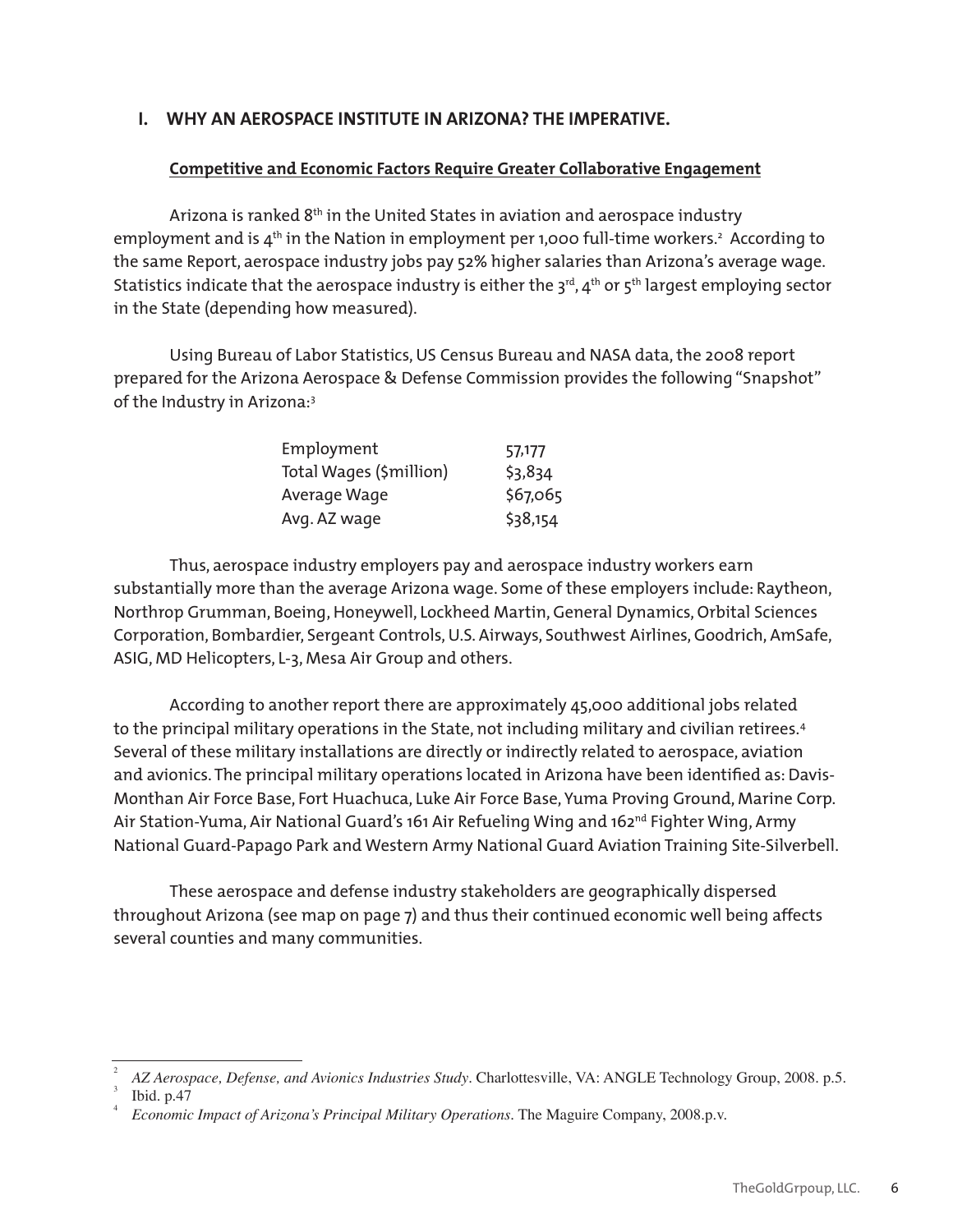## **Largest Government, Commercial, Military Aerospace Enterprises in Arizona**



#### Note:

This map includes the top 23 aerospace companies based on employment. Employment figures of companies on this map were referenced from the 2008 Republic 100 (Arizona Republic), 2008 Star 200 (Arizona Daily Star), Greater Phoenix Economic Council, company information and Lexis Nexis company profiles.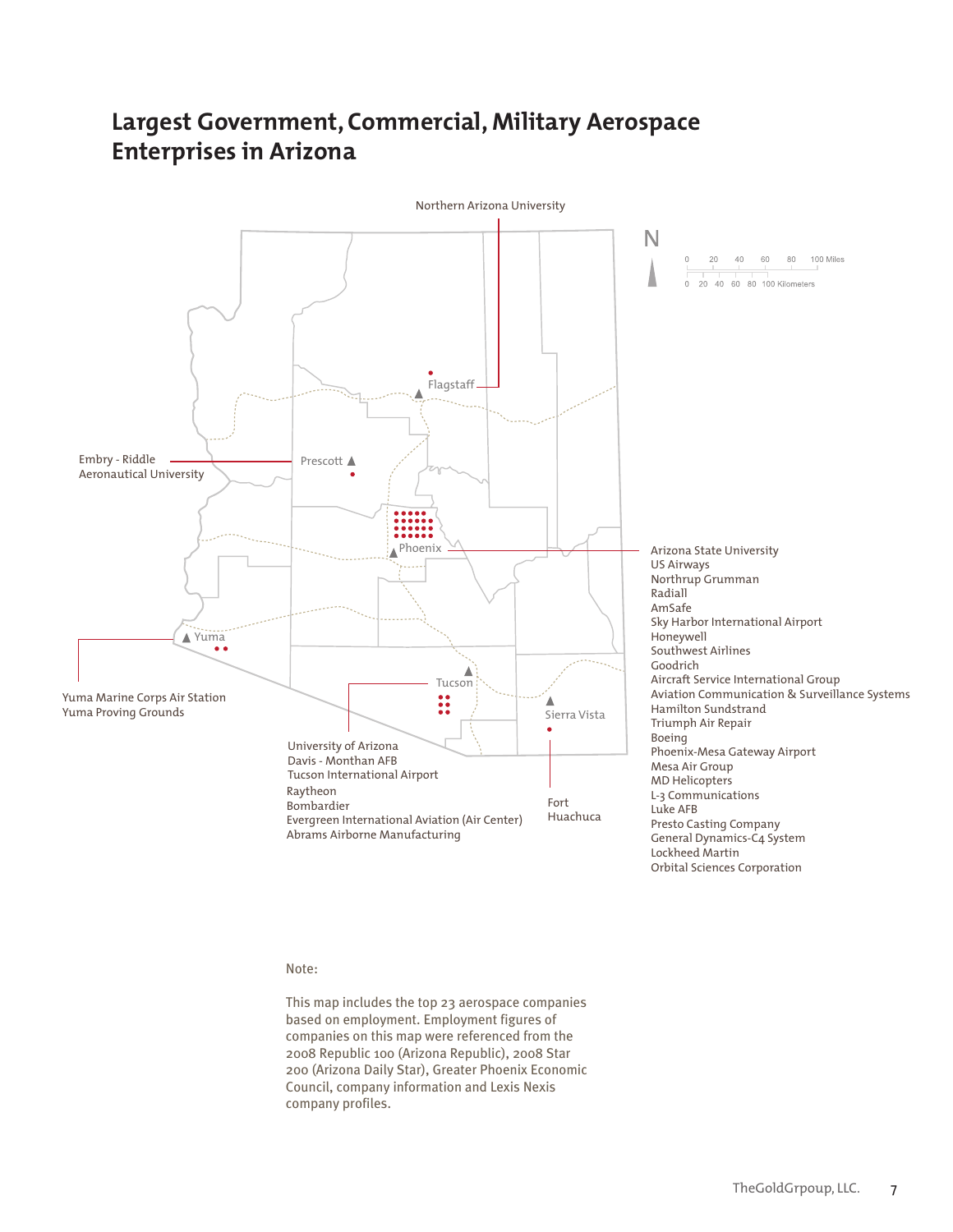Thus, it is clear that the continued vitality of aerospace and aviation in Arizona is critical to the State's economy and affects, directly or indirectly, almost every Arizonan regardless where he or she lives in the State.

State officials, business stakeholders and others with whom we spoke recognize this fact and many recognize the urgency of providing vehicles and infrastructures to:

- a) promote retention and expansion of the in-state aerospace industry; and
- b) attract into the state other aerospace industry-related economic activity (and the attendant high paying jobs).

An Aerospace Institute that focuses on select high value services which meet the needs of and build on the vast competence of both in-state and out-of-state aerospace industry stakeholders could be an important vehicle to protect and grow this critical and diverse industry in Arizona. A properly structured and governed Institute accomplishes this mission by providing the following value points:

- The Institute would be a recognized "One-Stop" concentration of expertise and knowledge leaders.
- The Institute would provide a "pre-packaged" set of relationships and structures in place, which is important in the bidding for and performance of contracts and grants.
- The Institute could be agile, unbureaucratic, speedy and flexible in responding to various needs.
- There would be a knowledgeable and professional Institute staff in place. Their knowledge would be easily accessible to members of the Institute**.**
- The Institute could facilitate workforce development by providing practical training and recruiting, by engaging engineering and other students, by attracting and engaging faculty, by making available educational certifications, and by conducting seminars and other industry-specific educational programs within its core competencies.
- The commercialization of advanced technologies would be accelerated by an Institute. The innovation-to-market timeline could be shortened.
- The Institute would provide an environment for the collaboration of business with business and business with government, military and academic stakeholders.
- The Institute could be a liability shield for spin-off and start-up activities.
- The Institute could generate revenue for the Institute and for its members.
- The Institute would be a tangible, visible and demonstrative commitment of the state to the industry and the industry to the state and industry stakeholders to each other.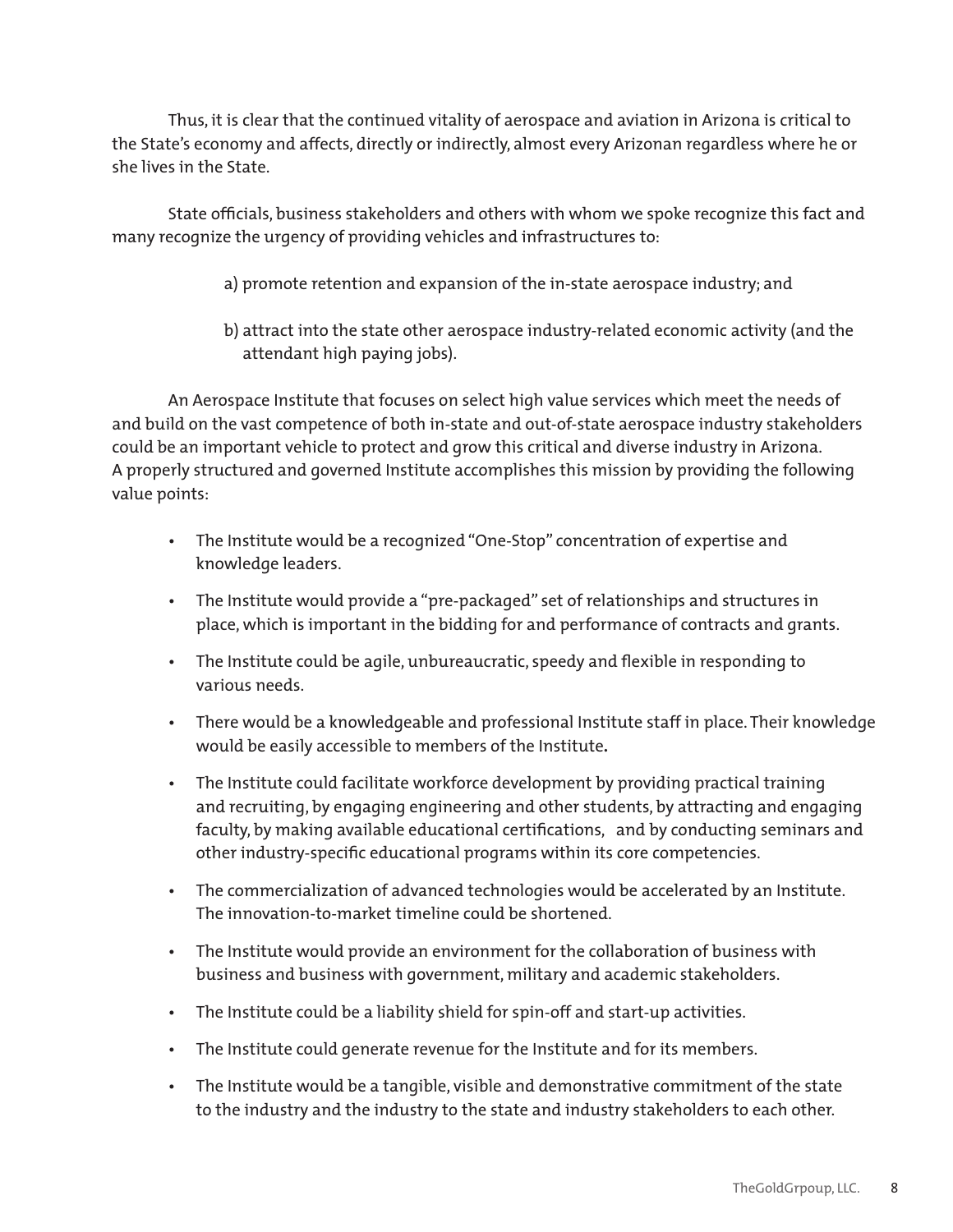#### **II. SCOPE OF ENGAGEMENT AND TASKS AS THEY EVOLVED**

TheGoldGroup, LLC and its principal member, Peter A. Gold, Esq., was engaged under contract with Arizona State University dated July 28, 2008 to prepare an initial assessment scoping report on creating and sustaining a high value aerospace "Institute" to serve the needs of existing and future stakeholders and interested parties.

#### *The Stakeholders:*

These stakeholders include:

- The commercial and defense aviation and aerospace industry in Arizona and the Nation, including; prime contractors, subcontractors, and others which provide services to them;
- • Government: Civil and Military;
- • Arizona's people and their employers;
- Research and Educational Institutions; and
- Other aerospace industry related persons and institutions.

The "Industries and Stakeholders" in the aerospace and defense cluster have been depicted by the following diagram in a report prepared by the Arizona Aerospace and Defense Commission (2005 Progress Report for the State of AZ Strategic Plan for the Aerospace and Defense Industry, December 30, 2005, pg. 8) This chart reveals the diversity of the industry.

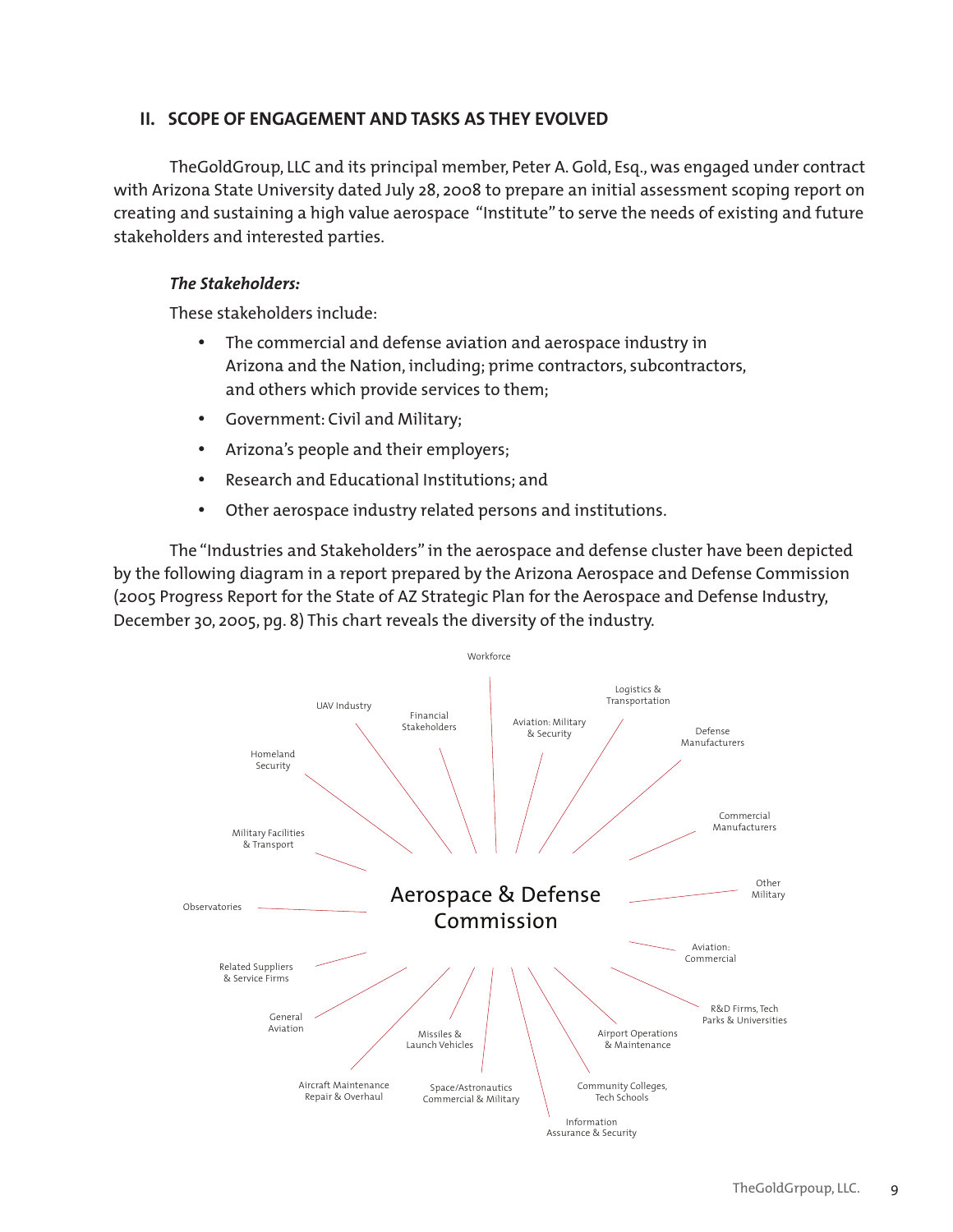#### *Specific Tasks Undertaken:*

Some of the specific tasks contemplated under this engagement include:

- Identifying potential stakeholders and other interested persons(referred to herein as "SIPs"),
- Identifying needs or gaps which exist, as articulated by the SIPs, that the Institute could meet, or address,
- Assessing assets and resources in Arizona and elsewhere which could be leveraged and enhanced through the Institute,
- Identifying potential strategic and other partners,
- Determining if there is enthusiasm for the Institute,
- Identifying the core competencies, expertise (technical and otherwise) that could be provided by the Institute,
- Identifying value added services that could be provided by the Institute
- Identifying structure and governance options (type of entity, governed by whom, etc.) for the Institute;
- Identifying possible economic impacts of the Institute, such as job creation, higher wage levels and a multiplier effect; and
- Identifying some possible funding options.

 Briefly stated, the scope of the engagement was to assist in focusing a broad vision into specific objectives which could have high value results for the SIPs. This Report principally assists decision makers to more specifically define the Institute's focal point(s) and its parameters.

 We note, albeit briefly, that the written deliverable of this engagement was required to be submitted in a very compressed period of time. Thus, the conclusions set out herein should be read giving due consideration for the time frame set out for completion of the engagement. Notwithstanding the foregoing, we believe that the matter and conclusions setout herein are accurate and can be relied on by decision makers in considering next steps.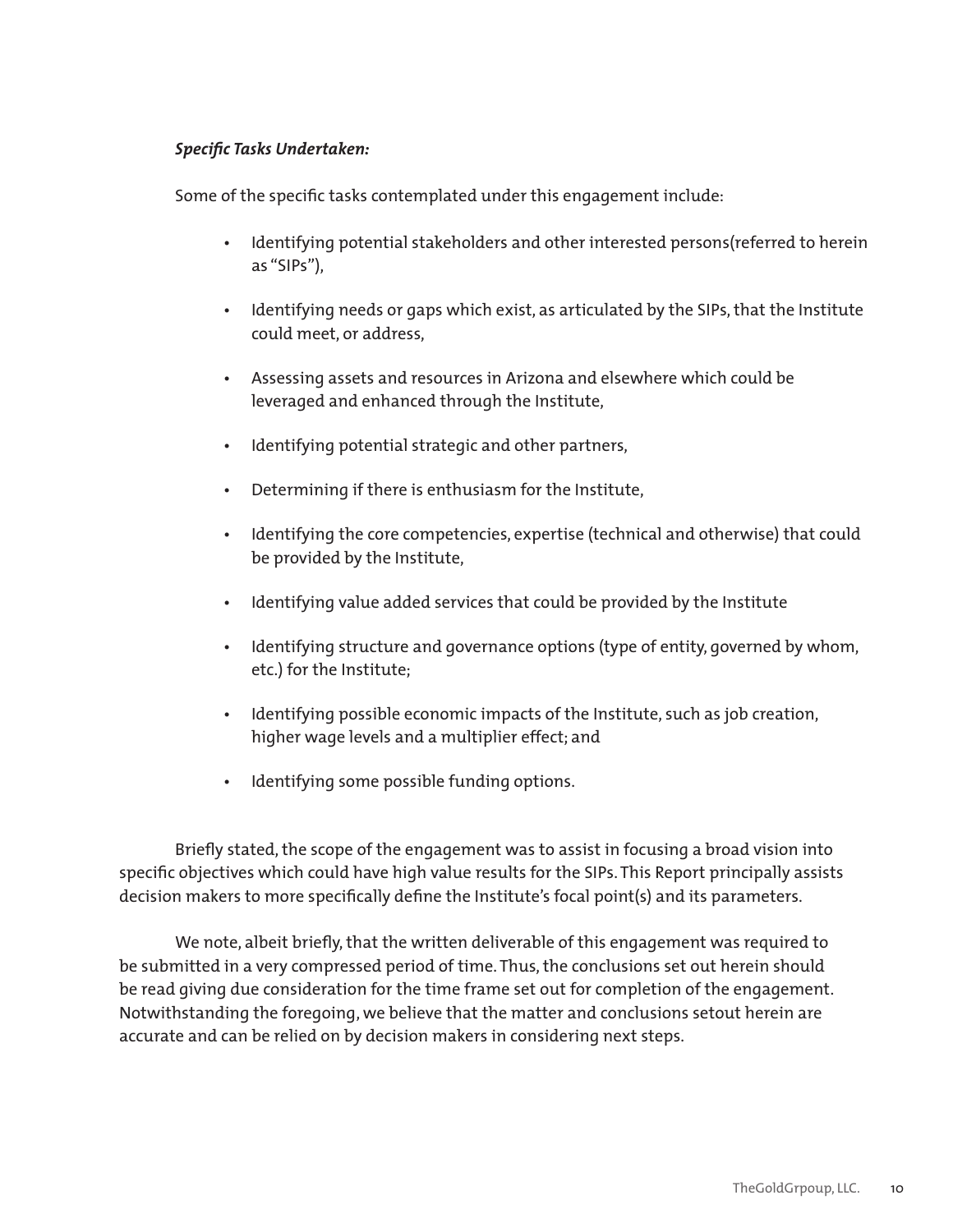#### **III. METHODOLOGY AND PROCESS: THE DRIVERS**

#### **The Drivers of The Institute**

A first step in determining the specific focus of the Institute is to identify the specific drivers or factors, which are motivating the creation and maintenance of the Institute in the first place. These are:

- Meet the needs and enhance the strengths of identified SIPs the Institute must fill a practical gap,
- Leverage existing assets and resources already "on the ground" in Arizona,
- Create options which will deliver value for the aerospace businesses in Arizona,
- Create options which will draw additional aerospace employers, employees and related resources into Arizona,
- Long term (post start-up) sustainability for the Institute; sustainability is defined not only as financial sustainability but also sustainability of the purpose and expertise of the Institute,
- Ascertain the competitive landscape What are existing aerospace Institutes doing? What niche(s) to stake out for Arizona?
- Create Economic Development Benefits. Keep high wage jobs in the state, attract additional jobs into the state, create businesses and commercialize technologies which will bring value to Arizona.

#### **Accumulate and Analyze Data and Information**

Another step in determining the specific focus of the Institute is to accumulate and analyze data and information points from the SIPs relating to each of the seven drivers listed above. We believe that the methodology and process deployed resulted in our meeting with a diverse and representative group. Some of the specifics regarding the SIP we spoke with are as follows:

## **• 77 people**

- **42 different organizations**
	- **Located in:** Arizona, Ohio, Florida, North Dakota, New Jersey, Illinois, Florida, Washington, Massachusetts, Washington, DC and England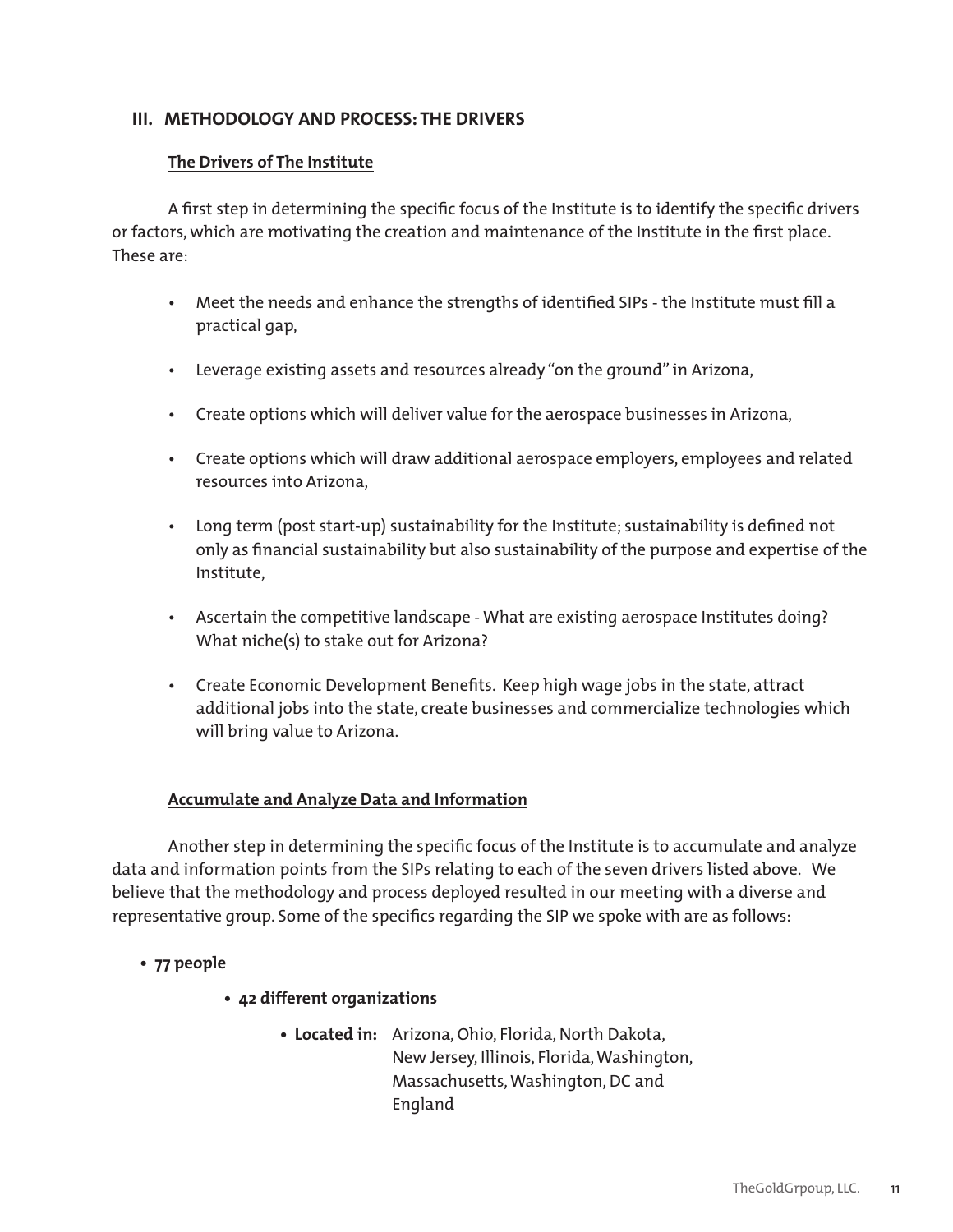#### *The organizations include:*

- • Aerospace manufacturers
- • Aerospace vendors and contractors small to large
- • Educational institutions
- • Centers of excellence
- • Research and technology parks
- • Business incubators
- • Not for profits
- • Government entities
- • Elected officials Federal, State and Local
- • Airport operators
- • Active and retired military General rank and enlisted
- • Trade associations
- • Trade publications
- • Real estate developers
- • Federal supported research laboratories
- • Economic development organizations
- • Aviation medicine and health care providers
- • Human performance and athletic firms
- • AZ Aerospace and Defense Commission (representative)

#### **Reports, Publications and Other Materials Reviewed and Analyzed**

We also reviewed various reports, publications, websites, press accounts and other materials. The following are just some of the materials reviewed.

The Nations Guardian: America's 21st Century Air force, Chief of Staff USAF, 2007;

- Arizona Aerospace, Defense, and Avionics Industries Study, Angle Technology, 2008 ("Angle Report");
- Economic Impact of Arizona's Principal Military Operations, The Maguire Company, 2008 ("Maguire Report");
- Tucson Economic Blueprint (TREO Report), KMK Consulting, 2006;
- MITRE Corp and FFRDC Center for Advanced Aviation System Development (various materials);
- Characteristics and Trends in North American Research Parks, 21<sup>st</sup> Century Directions; Battelle Memorial Institute and Association of University Research Parks, 2007;
- U.S. Defense Modernization, Today's Choices for Tomorrow's Readiness, Aerospace Industries Association, 2008;

Sematech, 20th Anniversary Report, 2006;

Aerospace Industry, Firms, Wages and Labor Data in Greater Phoenix, GPEC, 2007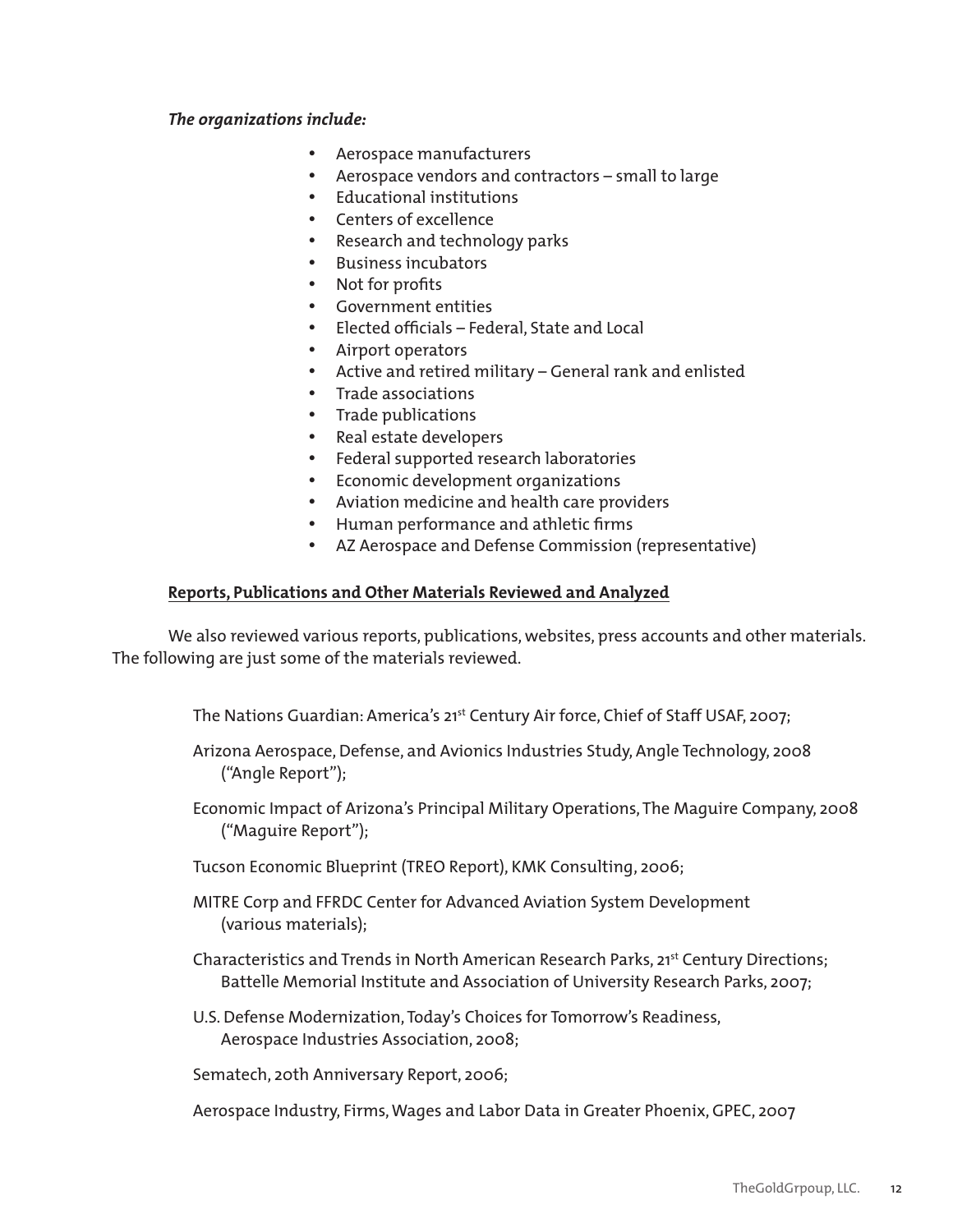#### **IV. FOCUS OPTIONS FOR THE INSTITUTE**

#### **A Threshold Choice**

With few exceptions, the era of "If we build it they will come" is over. To attract activity and sustainably accomplish the objectives of the Institute, the Institute must provide an environment which supports the creation of services which are meaningful to and immediately consumable by stakeholders and others.

We believe it is imperative to define the focal point of the Institute based on a service and market needs analysis model. The competencies and functions of the Institute should be customized to meet the articulated needs.

In defining the Institute's focus or core competencies there is a threshold and fundamental choice. That is:

> Should Arizona Institute focus on a set of specific technologies, sciences, or problems (e.g. jet propulsion, bio- fuels, vibration and shock in space, airframe *design)?*

- OR -

*Should the Institute's expertise, skill sets and infrastructure span several* advancing (but related) aerospace technologies and be utilized in deploying or commercializing these technologies and resolving aerospace challenges?

Our work suggests that the second option is the stronger. After having analyzed and filtered the data collected from our extensive interviews, document reviews and independent industry and market knowledge through the prism of the drivers for creating an Institute, we believe the second option has a greater possibility of success in meeting the prerequisites of and meshing with the Institute's drivers.

We recommend that the Arizona Aerospace Institute have both bricks and mortar and a virtual structure whose focus, expertise and resources would span and be utilized in developing and deploying several advancing technologies to resolve aerospace industry challenges.

In other words, the specific and related skill sets, resources, and expertise which reside in the Institute should be those which advance many aerospace technologies and address a wide range of related aerospace challenges. We are not suggesting an Institute which focuses on a specific technical challenge or problem (e.g. propulsion, biofuels, vibration, and airframe design, nor are we recommending a broad "everything to everyone" approach. Rather, we are proposing an Institute that has specific, practical and well-defined skills, expertise and resources which can be used by the diverse aerospace industry, government, military and academic stakeholders to advance their technologies and meet their challenges.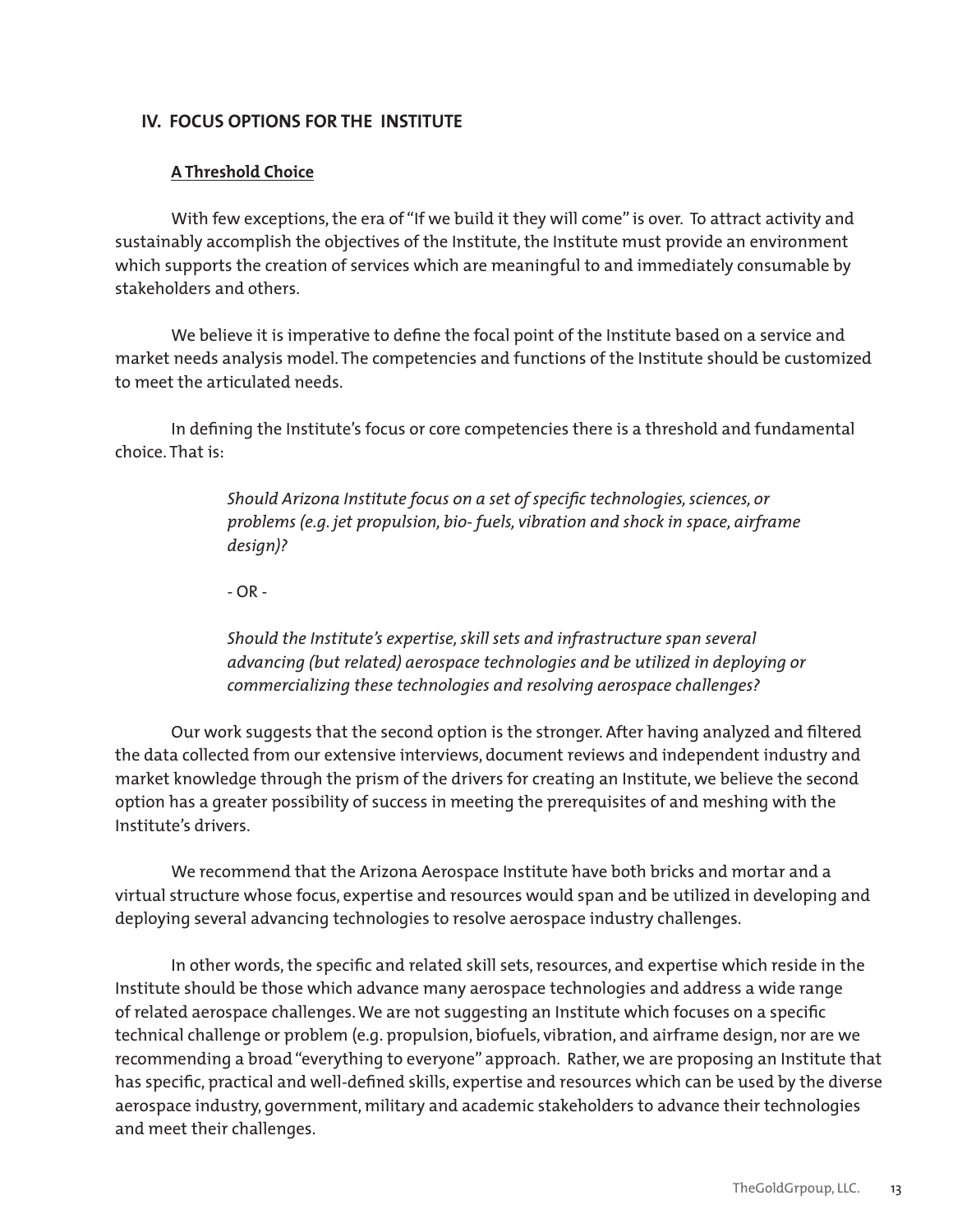#### **Initial Core Competencies of the Arizona Aerospace Institute**

Our scoping process has confirmed a number of aerospace industry trends and concerns:

- Most aviation technologies are deployed in systems where they must interact with other technologies (machines and/or human beings) for them to be of full utility. They are tools to accomplish human-determined objectives;
- Aerospace technology is changing, advancing, and becoming even more complex and complicated;
- The degree and frequency of several stakeholders (or SIP's as they are referred to in this report) collaborating in the same product or working under the same general contract (e.g. integrated cockpit, heads up display) is increasing; and
- Machine to machine and machine to human interaction (and the reverse) and communications and data transfer between and among them are increasing and becoming more complex.

These trends and concerns coupled with both the resources already present in Arizona and with the articulated specific needs of stakeholders suggest that the initial focus, expertise and core competencies of the Institute be in three related areas:

- 1) Machine to machine and human to machine interactions and integration;
- 2) Information management and information assurance; and
- 3) Visioning, Simulation, and Modeling, both as a core competency of the Institute and as a tool used in 1) and 2) above (the other two core competencies of the Institute).

#### **Machine to Machine Interactions**

In networks or systems often comprised of different and diverse hardware and software, this competency would address whether particular machines, devices or technologies are optimally communicating and interacting with each other. Possible descriptors and activities might include: systems communication, systems surveillance, systems integration, software and hardware integration, testing, developing standards and policy; certifying technologies to those standards, etc.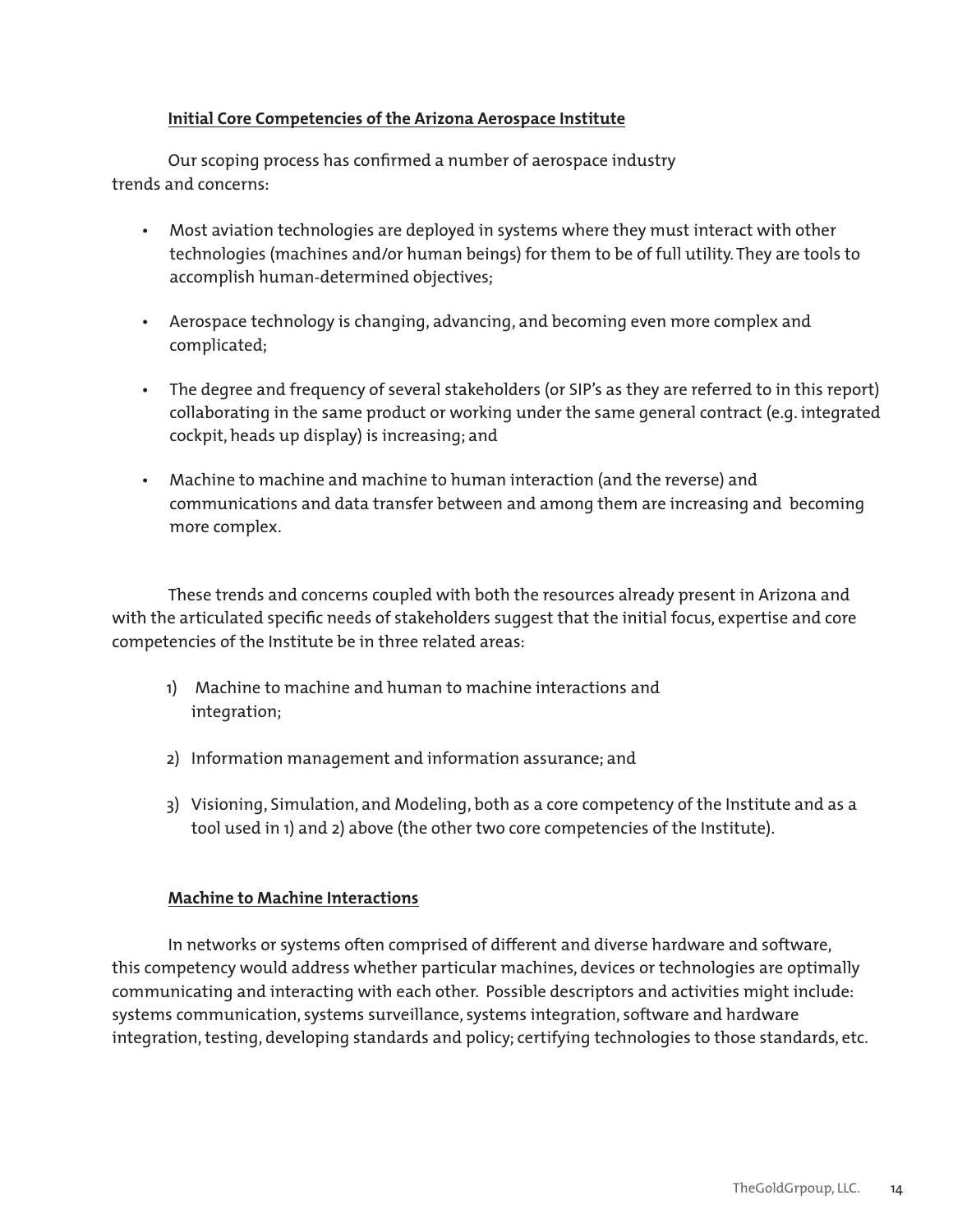#### **Machine to Human Interactions**

Under this competency (related to Machine2 Machine) Institute activities might, for example, focus on integrating human factors earlier in the design process, determining the optimal human use of a technology, determining the physical/psychological effect of technologies on humans, determining, setting and testing the efficacy of aerospace policies and regulations, determining and advancing best training methods, setting standards and providing certification regarding Human2Machine interactions. It could also utilize the simulation process and could ascertain the effectiveness of particular simulators.

Other descriptors encompassed in the machine to human core competency are: Usability analysis, human-systems design, training effectiveness, human factors engineering and cognitive engineering, physiology, applied psychology, and kinesiology.

The Aerospace Life Sciences Unit at the Mayo Clinic in Arizona is a logical stakeholder and potential strategic partner. Some of what Mayo Arizona currently does appears to be within the scope of this core competency. We believe that Mayo as a member the Institute would be a unique, highvalue entity in the aerospace machine to human interaction field and marketplace.

According to Mayo:

"Mayo Clinic's services and programs include active clinical aerospace programs (suborbital, orbital spaceflight) and research programs focused on special orientation/ disorientation, acceleration induced threats and high altitude environments".

 Further, in referring to the contemplated Arizona Aerospace Institute, Mayo leadership states:

> *"The collocation of special environment simulation systems (altitude chamber, novel*  centrifuge, flight simulation systems) will create a facility that will be a unique resource for civilian, military and government customers at the national and international level." *(*See Mayo statement attached as Exhibit A).

As noted, our methodology and process included reaching out to several educational institutions. In response to our inquiries about this initiative Embry-Riddle Aeronautical University writes:

> *"With any aerospace system's development, now or in the future, the human-machine interface cannot be ignored.* Designing systems keeping human needs and capabilities *is* of utmost importance [sic]. At our Prescott Campus, we have a graduate level faculty in our Safety Science program designed to conduct research in human factors and ergonomics with particular emphasis on how human-centered design can be enhanced *in aviation and aerospace systems."*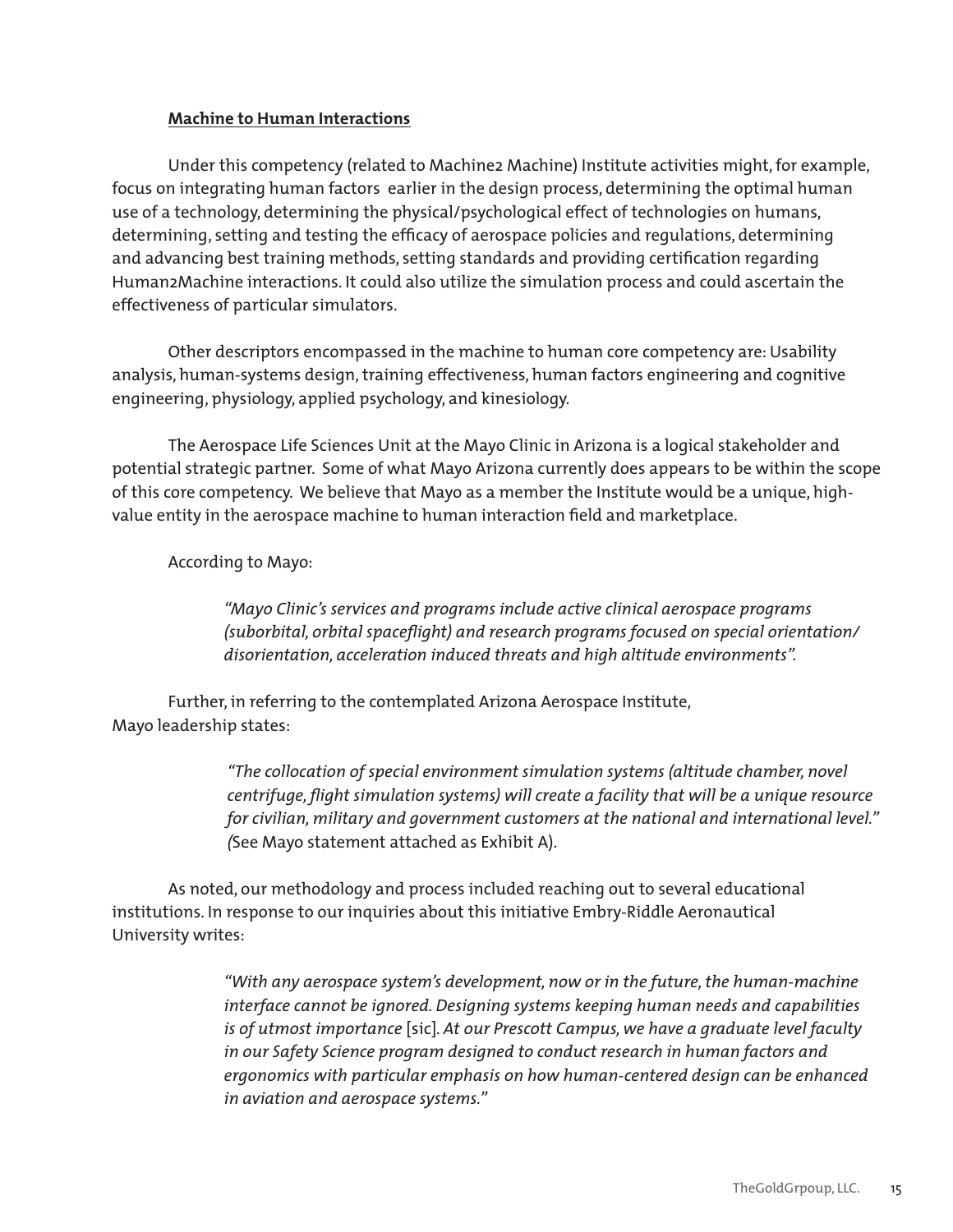Embry-Riddle also writes:

 *"Embry-Riddle is pleased to begin a discussion within the State of Arizona about how we can assist in the enhancement of aerospace &D".* (Embry-Riddle statement attached as Exhibit B).

Similarly most of Arizona's undergraduate and graduate degree granting universities have unique strengths and capabilities which can be an important part of Arizona's Aerospace Institute. For instance, ASU's Polytechnic Campus has state of the art flight simulators and a high altitude chamber. The Computer Science Department in ASU's engineering school has the Center on Information Assurance and Management. U of A also has rich resources and is at the forefront of sensor development and other areas which stakeholders could utilize.

#### **Visioning, Simulation and Modeling (VSM)**

It is important to underscore that we view VSM as a core competency of the Institute and also as a tool used in the other two competencies. Regarding VSM as a tool, the Institute's services could include: technology integration and systems management, b) design and beta testing of products, c) setting and testing policies and regulations, d) cost effective and state of the art training; and e) determining human performance erosion and optimalization.

As a core competency the Institute's VSM expertise could be applied to a) designing VSM technology or customized training to meet specific aerospace stakeholder needs and purposes, b) advancing and establishing the forefront of VSM technology, research and development; and c) using VSM in workforce training and workforce development not only through specific training applications but also by exposing engineers and engineering students, industry member employees and others to state of the art VSM research and practical applications.

VSM also appears to align seamlessly with several of the drivers, which have been identified in this report for establishing the Arizona Aerospace Institute. Significantly, it leverages important assets and state of the art resources already residing in Arizona. Specifically, we note the human talent and technology resources of the Warfighter Training Research Division, Human Effectiveness Directorate, Air Force Research Laboratory (AFRL), Mesa, Arizona. This AFRL simulation and modeling laboratory has been "BRACed" and is scheduled to be closed and relocated to Ohio in 2010/ 2011. It is possible, even likely, that there will be a "stranded" pool of expertise, talent, and hardware in Mesa which might be available to an Institute. In addition, in Mesa there are several not insignificant businesses, applied researchers and others performing services related to the AFRL who may have excess capacity as a result of the closure and relocation. Many of these businesses also work in the fields of machine to machine and human to machine interactions.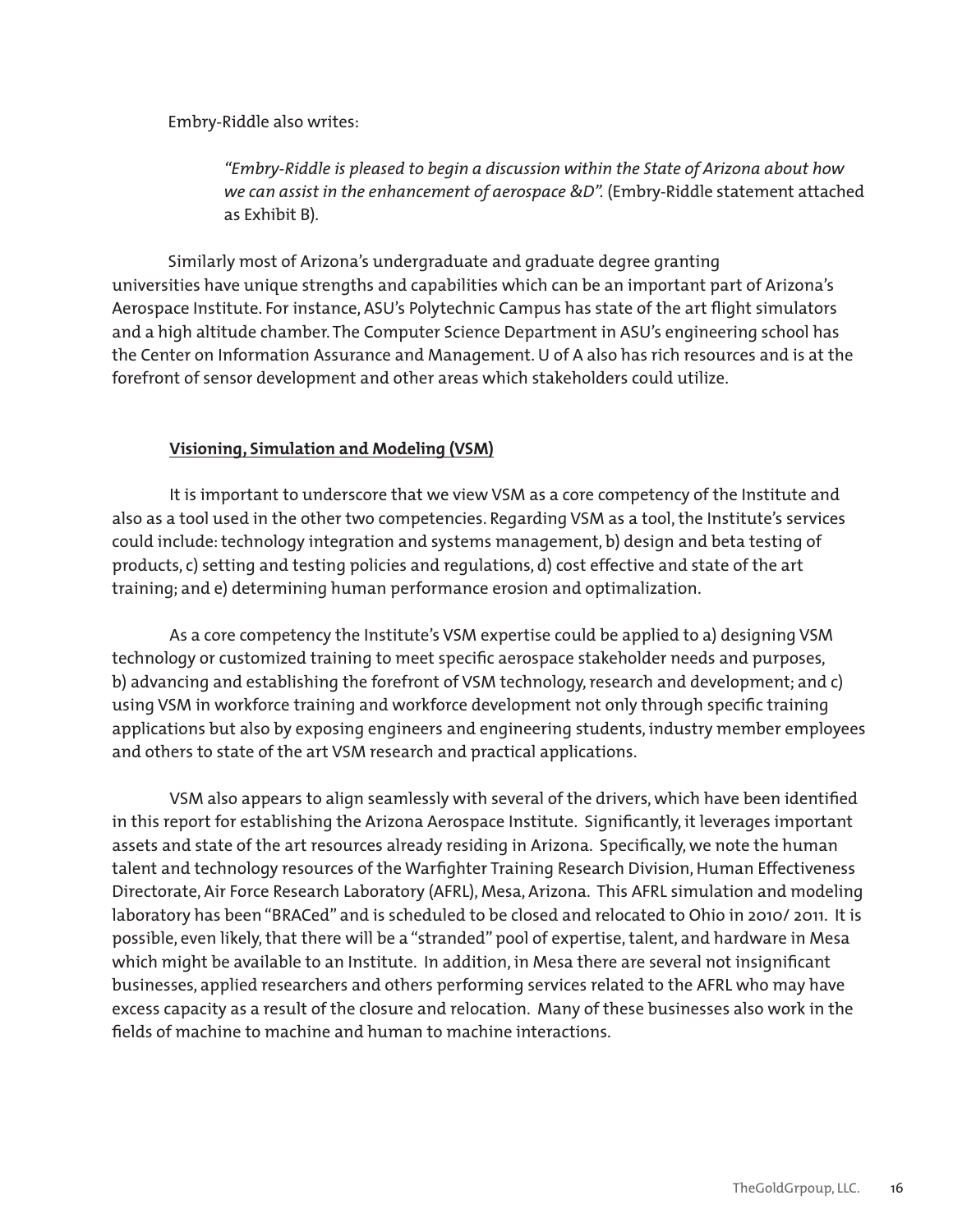#### **Information Assurance and Information Management**

As the interactions and inter-dependence of machine to machine and human to machine increase in volume, complexity and frequency, our interviewees have expressed the need to assure a) the proper information is being communicated or transferred, b) the information communication method is optimal; c) the information communicated can be effectively utilized by humans, d) the information, code, and other message media are secure and have not been subject to tampering. Our data suggests that another core competency of the Institute be Information Assurance and Management. The Institute could, for instance, provide specialized aerospace-related services in the fields of identity assurance, data management, trustworthy information systems, and modeling, simulating, testing, and certifying systems and communications.

The following diagram is a visual representation of the initial core competencies of the Institute as we have identified them.



Initial Institute Core Competencies **Initial Institute Core Competencies**

#### **Value-Added Services and Functions of the Institute**

As envisioned, **t**he Institute would also deploy and utilize its core competencies to accomplish other tasks and perform other value-added services as articulated by the SIPs. These could include: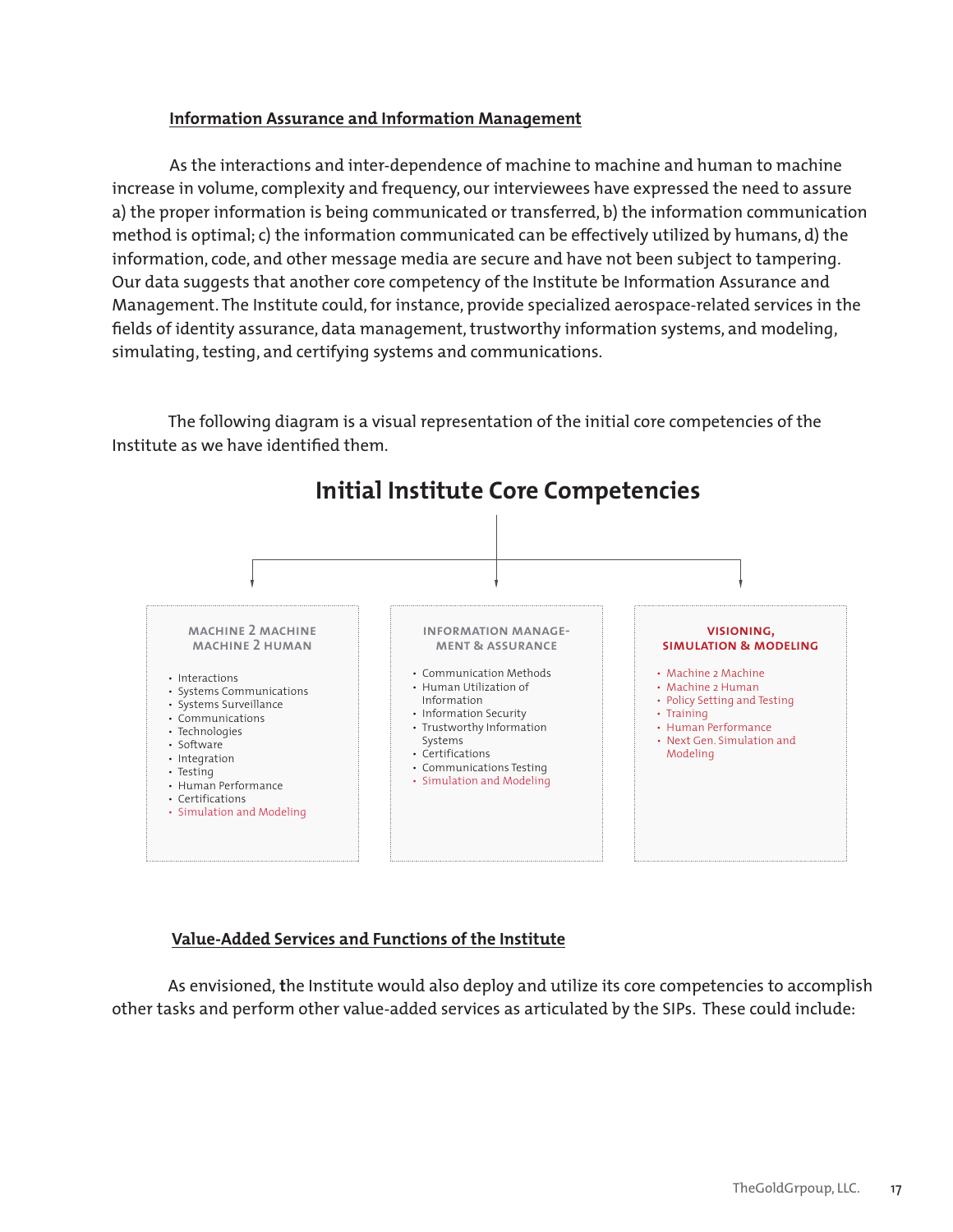*Standard Setting, Policy Making, Curriculum Development, Best Practices and Certifications within Core Competencies.* The Institute could also answer the articulated call to create a collaborative environment and infrastructure to further develop standards and best practices which fall within its Core Competencies and expertise.

The Institute could assist policy makers, regulators and regulation enforcers in setting, interpreting and enforcing policy. For instance, through its VSM expertise it may be able to determine human performance erosion associated with the use of particular advancing technologies, such as an air traffic controller's new NextGen radar screen. Policies regarding the use of and environment required for advancing technologies (perhaps such as shift length, visual acuity, number of breaks, room lighting, etc.) could be determined and beta-tested by the Institute.

The Institute might not only assist in the development of best practices and standards but could also develop and provide a certification service for aerospace members needs. For example, the Institute could certify whether specific technologies and /or machines interact with each other, whether humans can effectively interface with them, or if a particular simulation is sufficiently realistic enough for the intended project purposes.

Aerospace Business Incubation Facilities and Services. Various SIPs in our interview group noted that the Institute should support entrepreneurship through creation and maintenance of a collaborative business incubation environment. This makes sense from a variety of perspectives.

A properly administered business incubator program can shorten the timeline between innovation and market sales. It does so by concentrating technical expertise, business expertise and other multi-disciplinary business resources and matching those resources with businesses and/ or entrepreneurs with commercializable technologies, products or services.

An Institute could add value to start-up businesses by focusing its many resources, including but not limited to, its member institutions (both business and academic), technical experts, and financial contacts with venture capital firms and angels active in the aerospace sector. It can also provide physical facilities (for business suites, laboratories, common areas) in or around the Institute facility.

*SBIRs and STTRs:* The Small Business Innovation Research ("SBIR") and Small Business Technology Transfer ("STTR") programs are two significant federal government programs designed to assist growth of small business. One of the top five employers of aerospace workers in Arizona suggests that Arizona's small businesses are underutilizing the federal SBIR and STTR programs. Through the Institute, small businesses could team with larger businesses, prime contractors, and universities to increase the number and dollar value of SBIRs and STTRs awarded to Arizona companies. Within its core competencies, the Institute can help identify and match large businesses with developing businesses and match those with government/ military needs to optimize utilization of SBIR and STTR programs.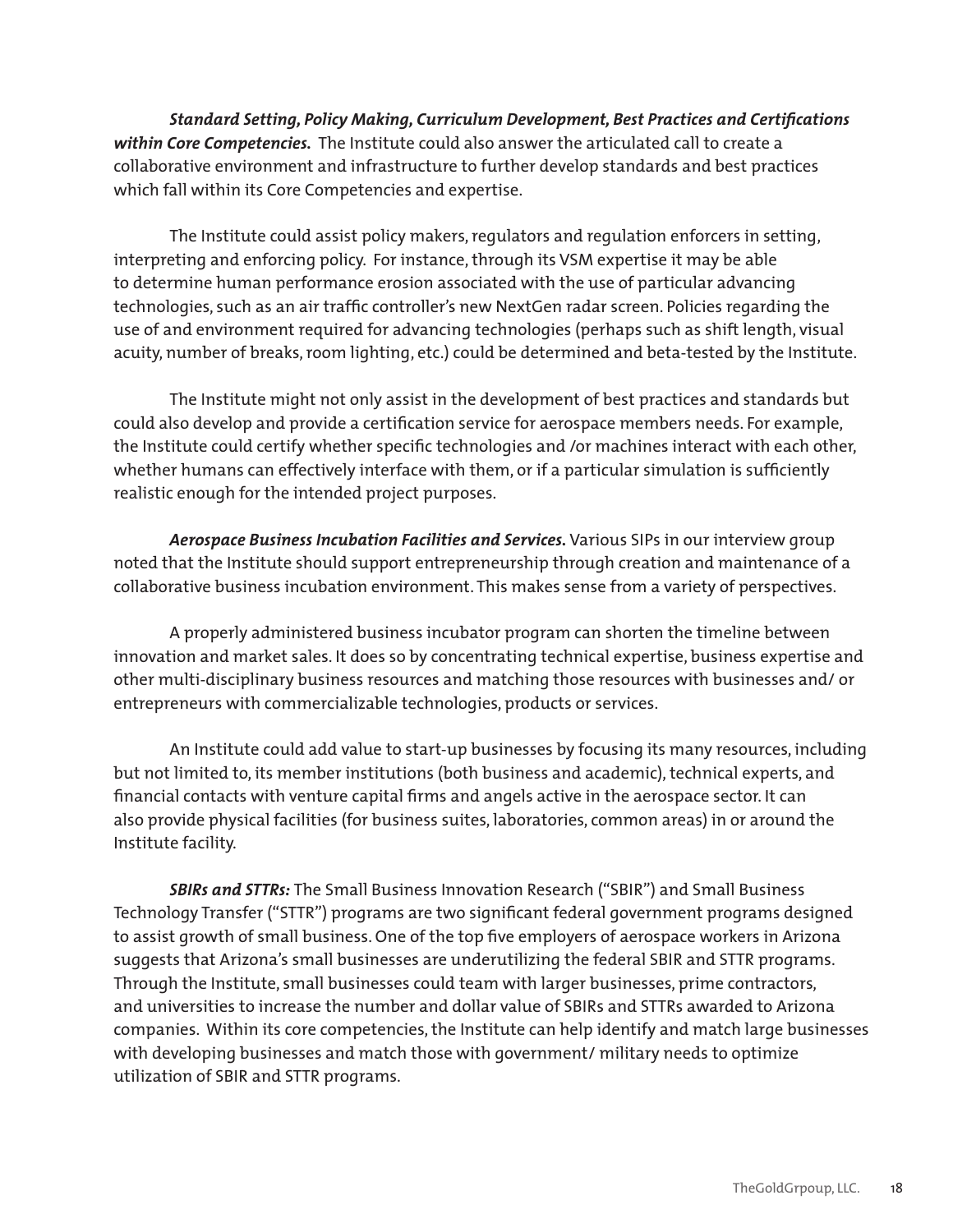*Contract Proposal Collaborations, Proposal Preparation and Contract Management Services.*  The Arizona Aerospace Institute will recruit and maintain a cadre of partners who would be available for teaming in contract or funding proposals The Institute will facilitate the building of teams from among its members to pursue contract opportunities. The Institute could also assist with the actual preparation of proposals and subsequent contracts. It could also assist in the management of contracts.



## Initial Institute Core Competencies **Initial Institute Core Competencies**

 The above diagram is a visualization of some of the added-value services that the Institute might offer.

#### **V. UNIQUE OPPORTUNITIES, PARTNERSHIPS AND STRATEGIC ALLIANCES CAN BE CREATED BY THE INSTITUTE**

#### **Workforce Development Opportunities**

 Almost every business and most every person in the aerospace industry with whom we spoke indicated that there is a shortage of US Citizen Engineers and other aerospace workers who can work in environments where certain security clearances are required. The clear consensus message and challenge to Arizona is to attract more science and mathematics- inclined students into engineering and aerospace programs. The aerospace companies cannot be sustained in Arizona, or anywhere, without a competent workforce.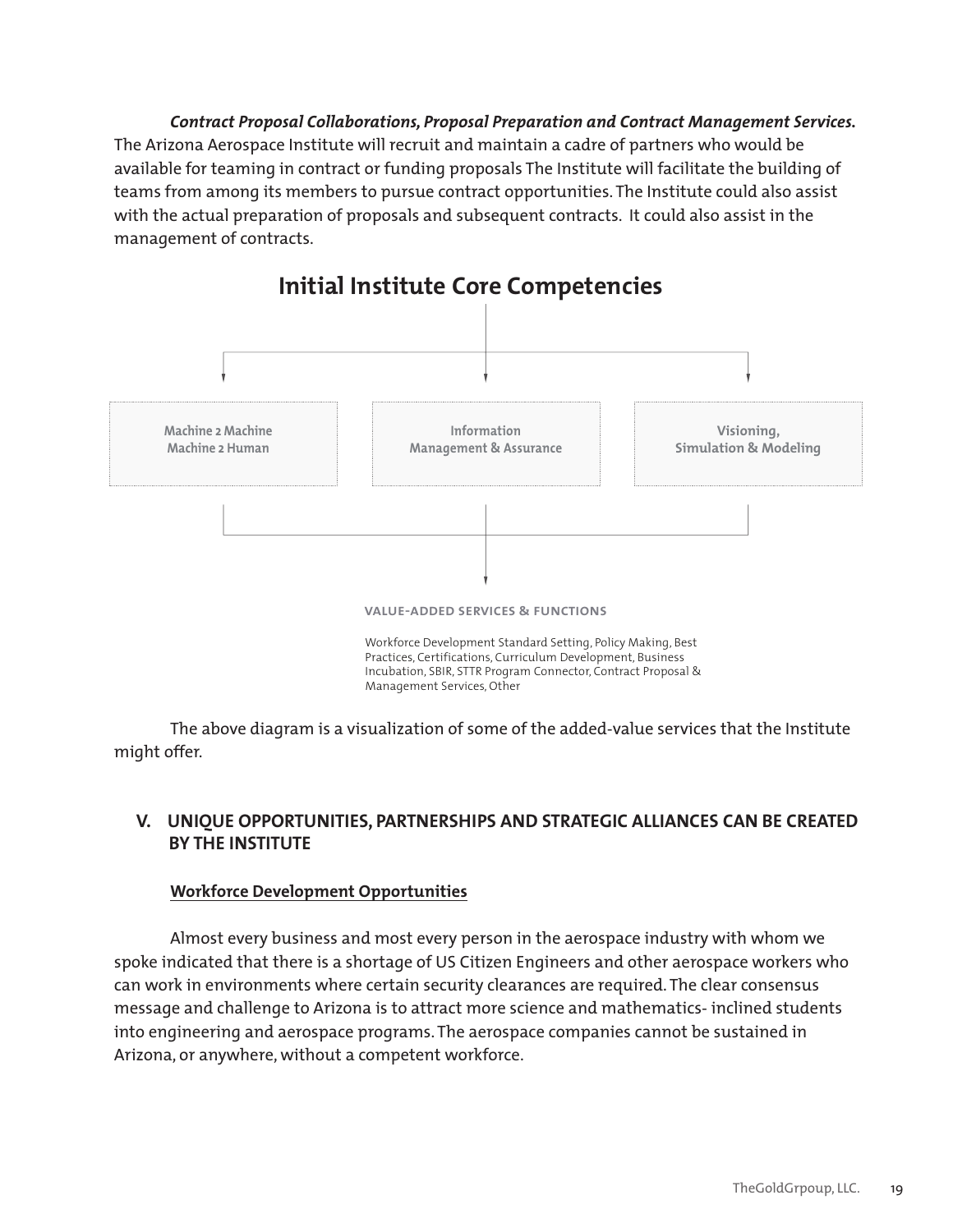The Institute can be a magnet which attracts students and faculty into the aerospace field and act as a vehicle to upgrade the skills of engineering and non-engineer aerospace workers. Under the Institute's umbrella, businesses could collaboratively work with each other, with government, and with undergraduate and graduate degree-granting member universities to develop curricula, offer on-line and other courses, and provide other workforce enhancements to aerospace workers and their employers.

Some of the potential partners and stakeholders interviewed also suggested that the Institute implement programs to attract high school students who may be interested in aerospace careers. Such programs could include: a) coordination by the Institute of member company, government and other member internship programs b) creation of scholarships, job fairs, competitions, and other long term recruitment activities, c) partnerships with Arizona high schools to create and run Arizona aerospace high schools or high school programs; and d) developing an aerospace preparatory curriculum for Arizona's high schools.

#### *Potential Participants / Partners / Members*

#### **Traditional Partners and Interested Persons**

*Large, medium and small aerospace, aviation, avionics and air transportation businesses*. These are the obvious Institute members and participants. Arizona's corps of such companies includes, but is certainly not limited to, Raytheon, Northrop Grumman. Boeing, Honeywell, Lockheed Martin, General Dynamics, Orbital Sciences, U.S. Airways and many others.

*Research and education partners.* Research and educational undergraduate and graduate degree-granting universities and colleges are another set of important traditional stakeholders and interested persons.

*Organizations with the core competencies.* For-profit businesses and not-for- profit organizations that specialize in one or more of the identified core competencies of the Institute are also potential stakeholders. For example, a cognitive engineering concern in Boston, Massachusetts or a human factors firm in San Diego, California or a non-profit applied psychology firm in Mesa, Arizona are just a few of this class of potential stakeholders, members and interested persons.

#### **Non-Traditional Partners and Interested Persons**

In our judgment the Drivers for establishing the Institute necessitate a search for what we have called *non-traditional* but important stakeholders, partners, and interested persons to participate in Institute activities. These could include:

*Out of State Not-For-Profits/ Other Institutes.* In determining the core competencies of the Institute we considered the specialties, expertise and bundle of relationship and services of other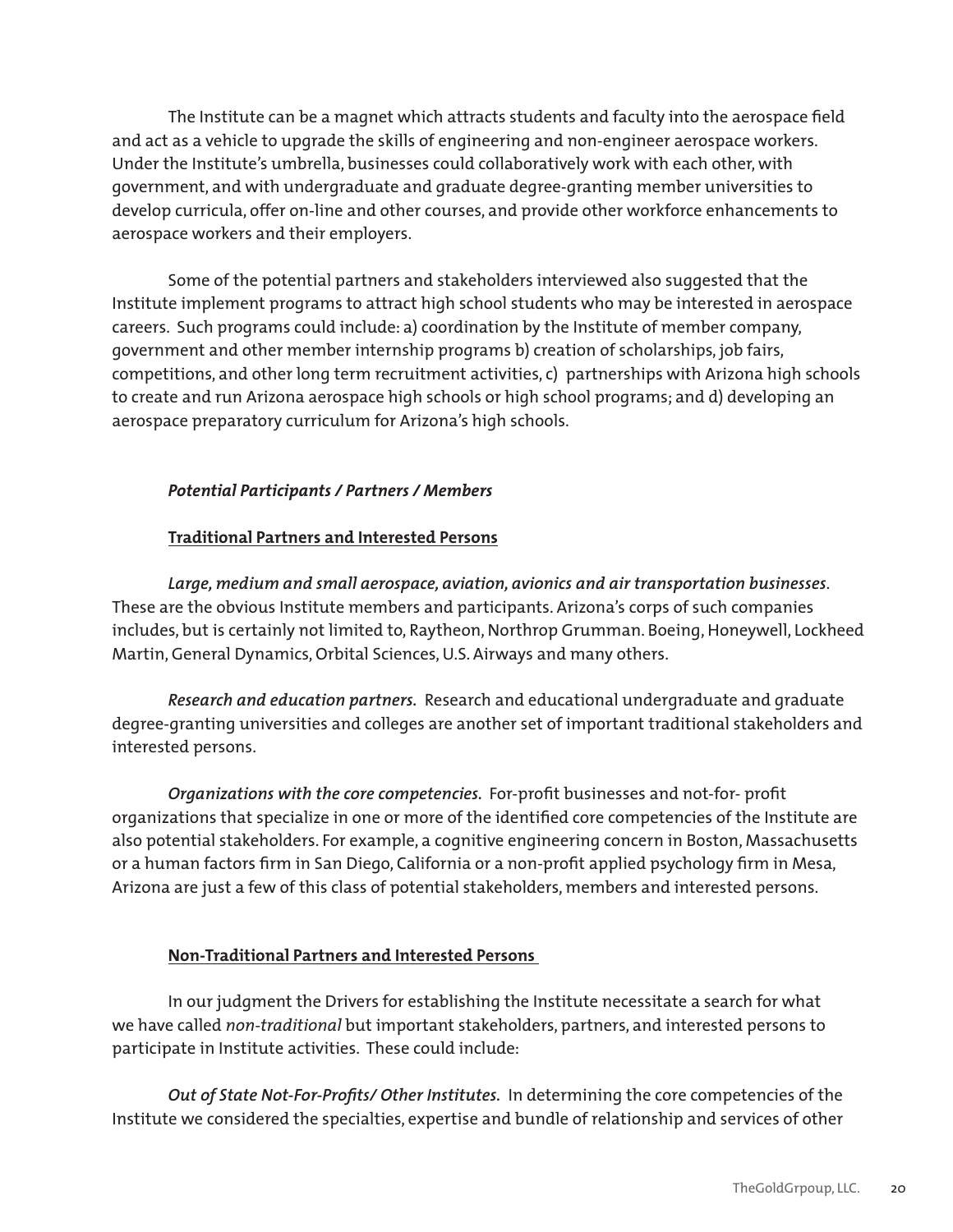institutes and centers of excellence. We looked at these from both a market/competition perspective and, just as important, from the perspective of identifying key potential strategic partners. We have identified several *out- of-state* potential strategic partners or Institute members. For example, some of these are:

- Institute for Simulation and Training, University of Central Florida
- The MITRE Corporation, Center for Advanced Aviation Systems Development
- The Ohio Aerospace Institute coupled with Human Effectiveness Directorate, USAF
- • The University of North Dakota, Unmanned Aircraft Systems School of Aerospace Sciences

In interviews with the leadership of some of these institutions they have expressed great enthusiasm to partner or otherwise team with an Arizona Aerospace Institute. They recognize that Arizona has a robust aerospace community and we surmise that they would like to participate in a vehicle that provides greater access to Arizona's aerospace community.

*Insurance Industry Interests.* Important stakeholders and virtually invisible partners in most, if not all, commercial aerospace activity (flight, space, airport operations, ground operations, product design) are those who participate in and "own" the risk of such activities. Safety as a factor in insurance underwriting and premium setting suggests that the insurance industry companies and their international and national trade associations may be logical participants in supporting an Institute whose expertise can directly affect aerospace safety and how safety is impacted by advancing technologies.

*Standard Setting and Certification Interests.* Government, for-profit and not-for- profit organizations which participate in setting standards and certifying to those and other standards may also be logical participants.

*Economic Development Interests.* There is little question that an Institute and its constellation of activities including job creation and other positive economic impacts can dramatically influence and affect Arizona's, and perhaps the nation's, economy. Thus, State and Federal economic development interests such as the US Economic Development Administration, US Housing and Urban Development Administration, Office of Economic Adjustment, Department of Defense could also be potential supporters or participants in the Institute.

*Statewide Aerospace Trade Association.* The presence of an Institute may also be a vehicle to assist those who are trying to form a statewide aerospace association. The Institute may be able to accelerate such efforts because it can be a collaboration center for business, academia, government and the military.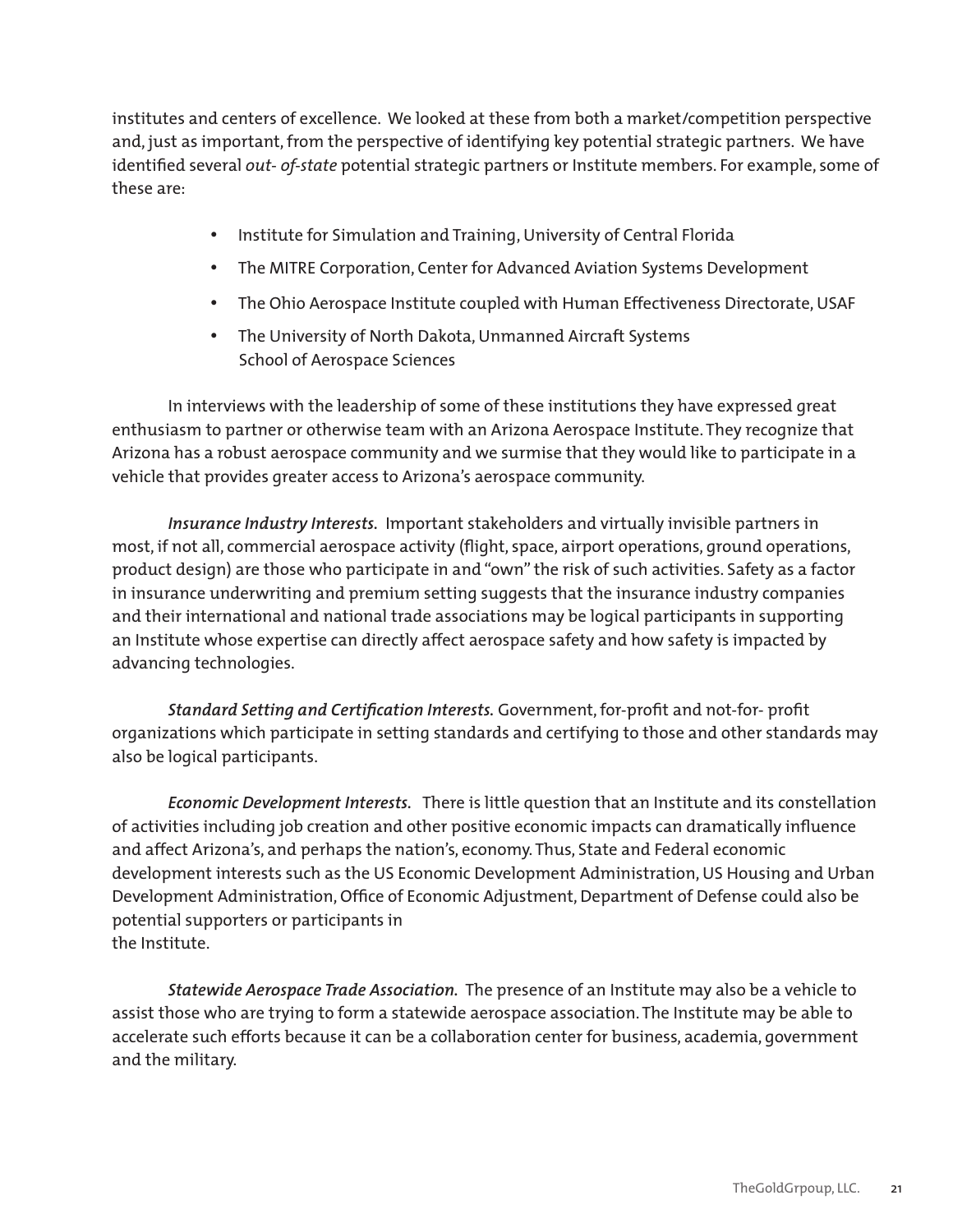*Venture Capital and Angel investments.* Perhaps the Institute, especially with a small business / start up business incubator component, could be an inducement to draw greater aerospace venture capital and angel investment into Arizona. Some sources report that the venture and angel communities in Arizona are not robust, with Arizona deals receiving only approximately one-half of one percent of venture dollars. If the Institute advances and accelerates the commercialization of high value technologies perhaps it can become a source of "deal flow" and this statistic can be improved.

The following diagram depicts the potential participants/partners/members:



### **VI. STRUCTURE AND GOVERNANCE**

Identifying the Institute's most efficient and most effective service delivery model, structure and, governance is just as important as identifying the areas of expertise and core competencies. The Institute, as articulated, is poised to create immense value. However, this value must reside in a proper "infrastructure" in order to be delivered. By analogy, putting an immensely powerful jet engine on a wooden 1930's airframe cannot maximize the value of the engine and may actually be detrimental to vehicle flight.

 Flexibility, agility, and freedom from the counterproductive aspects of bureaucracies are important factors in canvassing models for structure and governance. Financial sustainability and accountability are also key considerations. Buy-in, confidence of its members, and the absence of the perception that the Institute will be driven by a single stakeholder's agenda are also, in our judgment, ideal characteristics.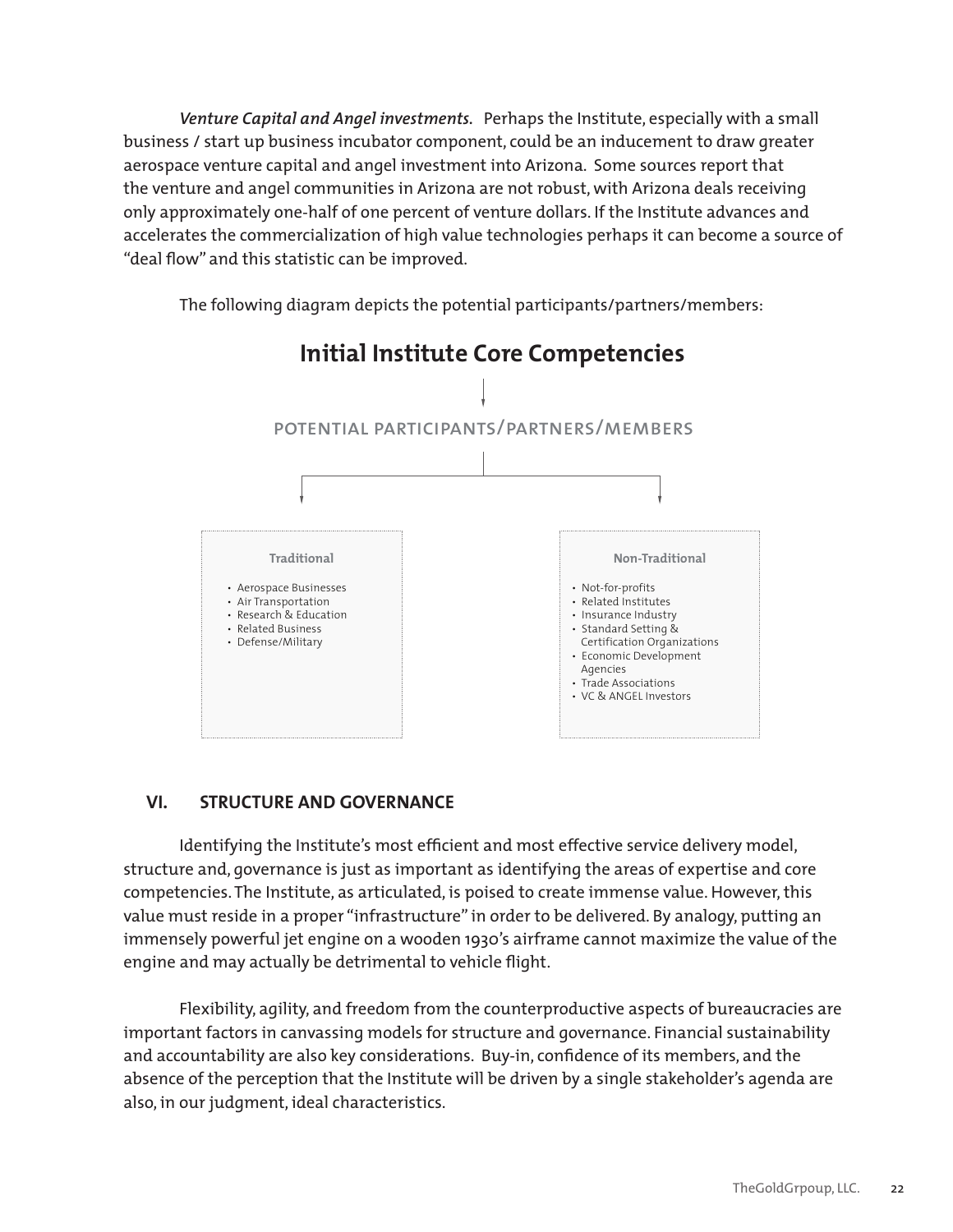There are many possible options, including, but not limited to:

- a. An operating unit of a university
- b. An operating unit within a potential stakeholder business
- c. A state "public corporation"
- d. A Federal "public corporation"
- e. A for profit business model
- f. A wholly owned operating unit within an existing "public corporation"
- g. A joint venture or other combination with a strategic partner;
- h. An operating unit within, or subsidiary of, an existing State 501(c)(3) organization, or
- i. An independent  $\mathfrak{so}_1(c)(3)$  not for profit member-controlled collaborative consortium.

Balancing the above possibilities with Arizona's somewhat unique landscape and that of its institutions, we recommend that the initial governance and structure of the Institute is a collaborative member-based consortium organized as an independent" 501(c) (3) corporation initially with a small founding Board of Directors.

We envision the service delivery model of the Institute to feature a distinguished professional staff identified by and coming from Institute member sectors (e.g. business, academia, government, military, not-for-profits). We also recommend that top quality founding participants be "incentivized", in appropriate ways, to participate in and bring their unique values to the Institute. While identification and implementation of such incentives are beyond the scope of this engagement, one incentive could be that the Institute offer "fellowships" to such persons and/or their organizations.

#### **VII. A "***VIRTUAL"* **STATE-WIDE INSTITUTE AT ASU, MESA, ARIZONA**

Stakeholders and other interested persons have underscored the importance of emphasizing that the Institute be a VIRTUAL Institute, regardless of the location of the initial physical footprint. SIPs have repeatedly stated that the Institute must be accessible to members, clients and other interested parties regardless where they are located in the state, the nation and perhaps the world.

However, to accomplish its goals the Institute would undoubtedly require an initial first stage physical infrastructure. We believe that its location will effect and can contribute to its "success." For the reasons set out below, we believe that the Institute would be on a strong foundation if co-situated at or near the Phoenix-Mesa Gateway Airport ("PMG Airport") and Arizona State University's 600 acre Polytechnic Campus (abutting the PMG Airport) in Mesa, Arizona.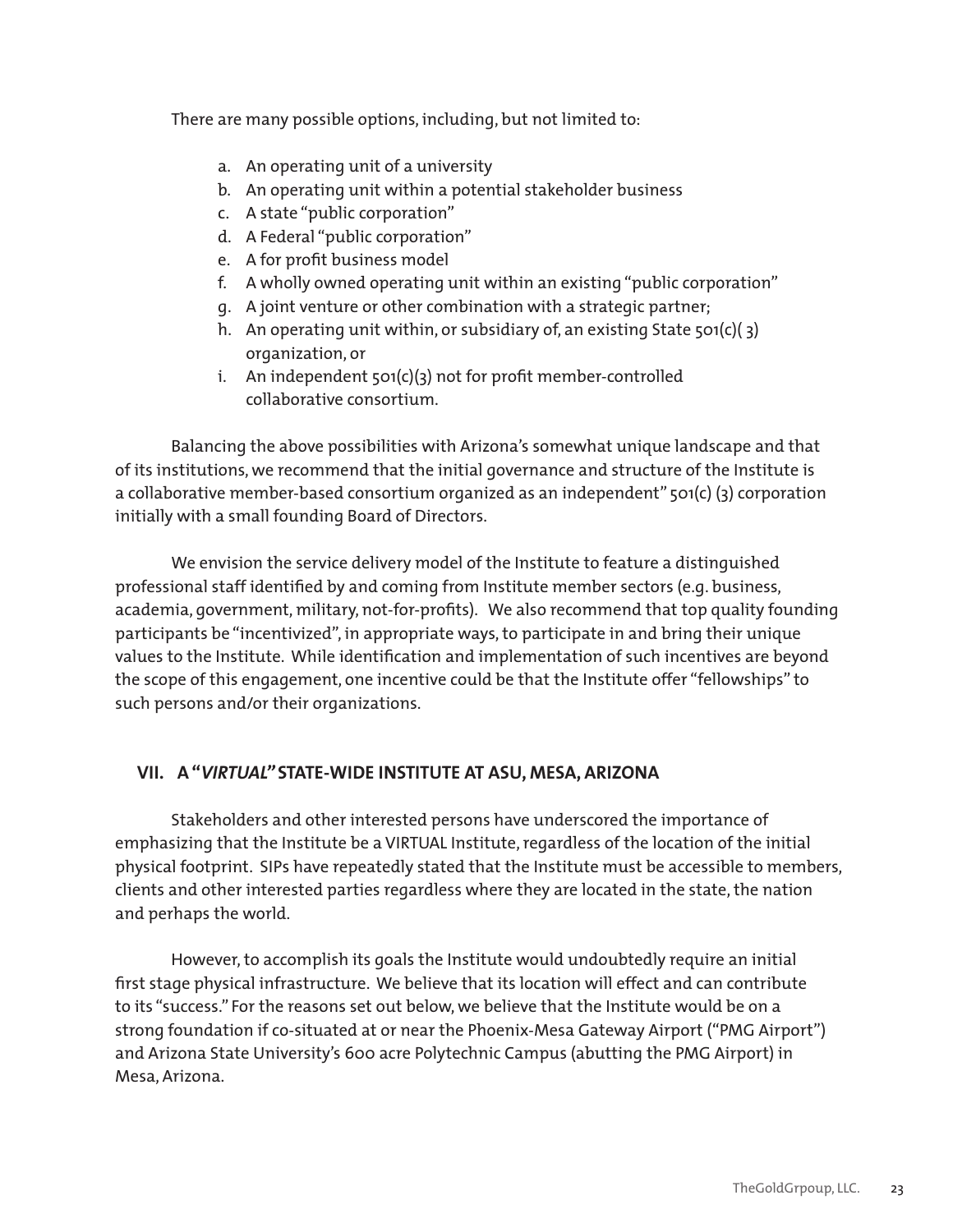The Institute should be located at or near an airport capable of being a major transportation center (with expansive runways and access to a modern highway system). Not only is this important for the work of the Institute and its members, but it is also important for ease of access to the Institute. PMG Airport has three runways (10,400, 10,200, and 9,300 feet). It is attracting businesses and educational assets. Further, the PMG Airport area supports several tax and business incentive programs. These include: Military Reuse Zone; Foreign Trade Zone; and a Work Force Development Program.

ASU's 600 acre Polytechnic Campus is located directly across the street from the PMG Airport. ASU Polytechnic and other ASU campuses support various aerospace initiatives and programs.

This location is also fairly close and convenient to Sky Harbor International Airport (and its constellation of businesses, services, technology, government, and other interests). This is important not only for ease of access to the Institute by in-state and out-of-state members and interested persons, but also for the work of the Institute.

Major aerospace educational and research interests such as Embry-Riddle Aeronautical University (ERAU), University of Arizona (U of A), and Arizona State University are geographically dispersed throughout Arizona, with ERAU in Prescott and U of A in Tucson. *Mesa, Arizona is an* equidistant two (2) hour drive from Tucson and from Prescott.

This proposed location for the Institute is also the current home to the Warfighter Training Research Division, Human Effectiveness Directorate Air Force Research Laboratory (AFRL). The AFRL facility is scheduled to close and be moved by 2010/2011. It is altogether possible that these assets --- human, physical and intellectual --- can leverage the Institute and also be leveraged by it. Many of the functions performed by the AFRL's talented and comparatively highly paid workforce are a "fit" for the core competencies of the Institute. The services, products, or workforces of several entities which do business with, are dependent on, or are symbiotic with the AFRL Lab, also fit within the core competencies of the Institute. These businesses and those on PMG Airport property could also utilize the Institute's value added services such as its business incubator facilities. Finally, the AFRL is a high-level security facility (Tempest certified) which cannot be easily or cost-effectively replaced.

This proposed location also has physical space available not only for the Institute but also for the businesses, their employees, and related and necessary services that will hopefully be drawn to the area, not only by the Institute but also as a result of the planned use and expansion of PMG Airport, and the anticipated enhancements and growth of ASU's Polytechnic Campus. Private interests, most notably Arizona's DMB Associates and the City of Mesa, have targeted the former GM Mesa Proving Ground site as a destination desert urban lifestyle area that will include housing, hotels, conference facilities, commercial activities, education, entertainment, transportation and recreation.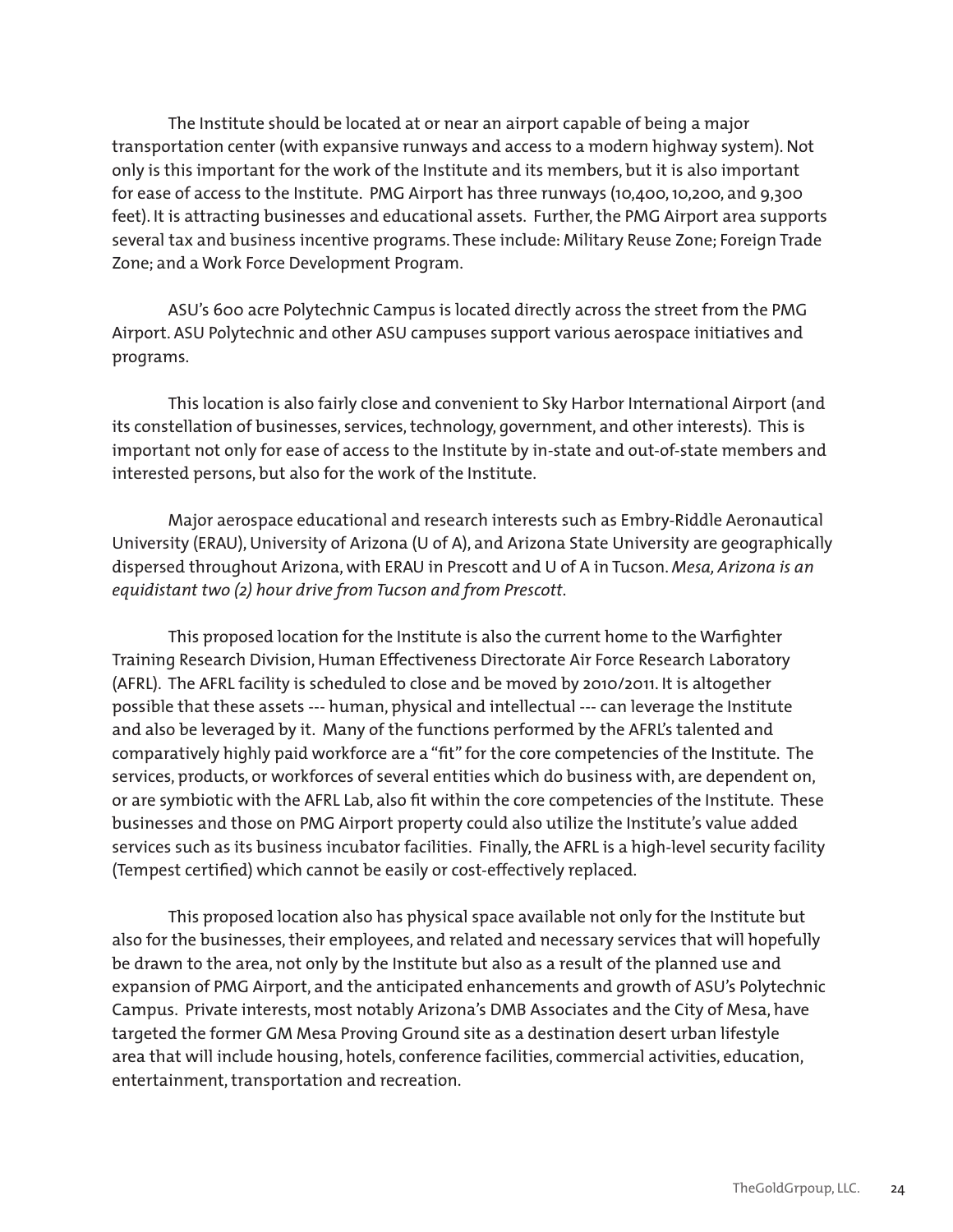The success of the Institute will be dependent on the availability of conference space, hotel accommodations and related services. In this regard the September 5, 2008 Phoenix Business Journal reported:

> *"A \$1 billion private development-including a 1,500-room resort,*  a retail complex, a convention center and a championship qolf course-is slated for the soon-to-be-vacated General Motors Proving Grounds, next to Phoenix-Mesa Gateway Airport.

> > *\*\*\**

Gaylord signed an agreement with DMB to purchase 100 acres for a large resort and convention center. The Mesa resort is expected to have 1,200 to 1,500 rooms. DMB also signed shopping center *developer Westcor for* the *project's retail component."*

The combination of these factors point to the conclusion that locating the Institute at the recommended location would be, in reality, placing infrastructure around, capitalizing on and leveraging strong aerospace assets already on the ground. The Institute infrastructure would also bolster and advance these activities.

#### **VIII. POSSIBLE ECONOMIC DEVELOPMENT IMPACTS OF THE ARIZONA AEROSPACE INSTITUTE**

Economic development impact is a Driver for creation of the Institute. Some of the desired positive economic effects of an Institute could include: protecting in-state high wage jobs, attracting additional jobs into the state, having a platform for creating businesses, commercializing technologies, growing the venture capital and angel investor communities and increasing economic activities which can increase state and local tax revenue.

Based on various assumptions provided to them, economists at the L. William Seidman Research Institute, W.P. Carey School of Business, ASU, reviewed the possible "Economic Impact of an Aerospace R&D Operation in Maricopa County." (The Seidman economists' statement is attached as Exhibit "C"). The statement reports the average annual wage for all people in the Phoenix-Mesa-Scottsdale metro area is around \$38,000. Based on the assumptions provided, it is predicted that the average annual wages of Institute workers would be around \$65K. Including benefits and other items, they further estimate that the average payroll per employee in the proposed Institute would be \$80K for a total payroll of \$48 million per year.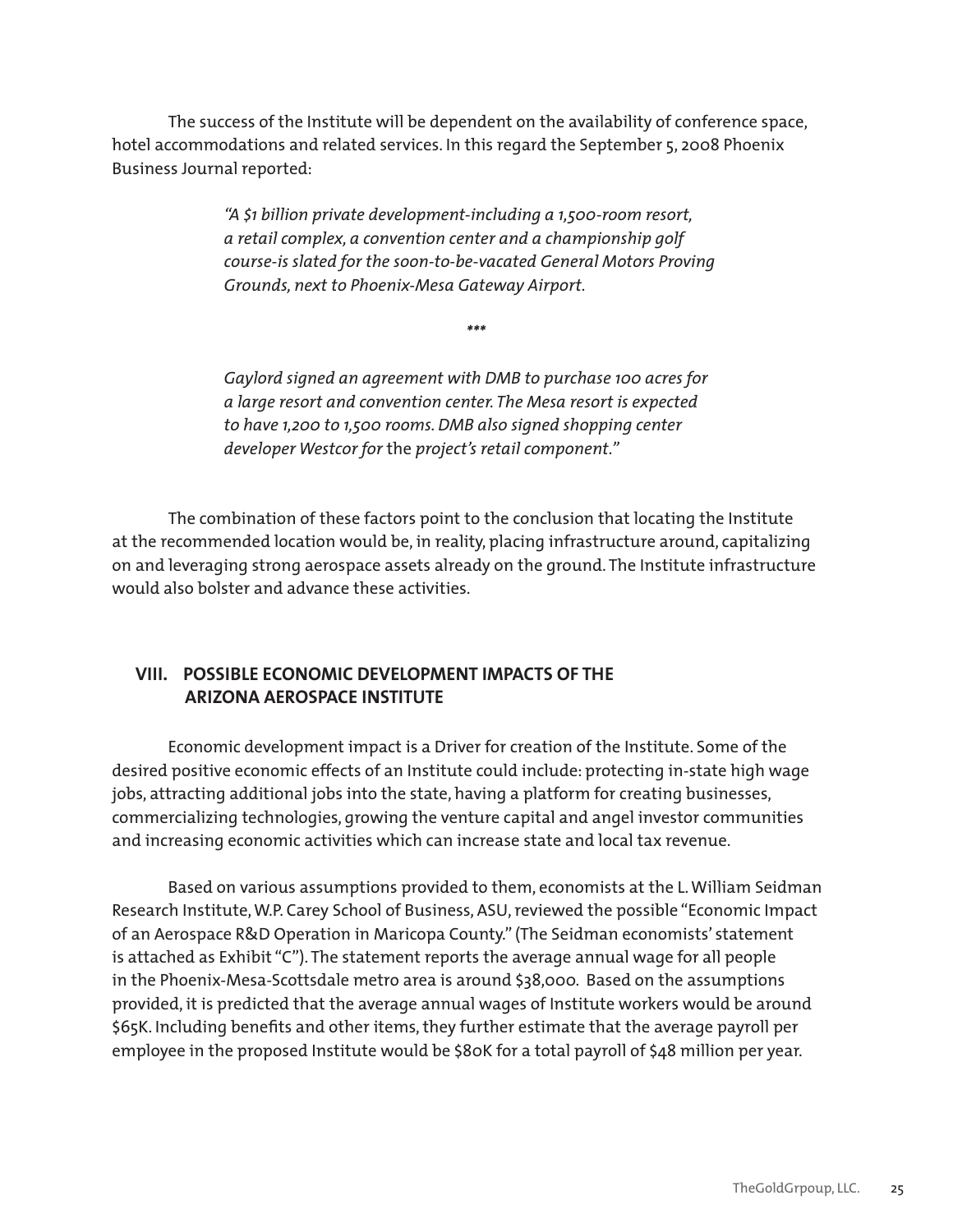Referring to the indirect economic impacts and the multiplier effects, the Seidman economists' state:

> "A science research and development facility with a payroll of this size *would be expected to contribute a total of \$101million per year to the* Arizona gross state product, \$72 millions in earnings, and 1,320 Arizona jobs. The State and local taxes which could be expected from impacts of this size are around \$8 million per year."

A note of caution is in order at this juncture: the above economic development impacts are based on various assumptions regarding the Institute, which may or may not be accurate and/ or come to fruition (e.g. when fully operational it will employ 600 people, like the ASU Biodesign Institute). Further, the launch of the Institute will be accelerated by and may require some form of infusion of public sector funds or other types of commitments. This initial and any subsequent outlay of public funds would be both a cost to the public and an investment. (Please see Part IX, below).

#### **IX. COMMITMENT TO THE INSTITUTE: SUSTAINABILITY AND PUBLIC AND PRIVATE INVESTMENT**

We anticipate that preliminary budgets for the capital, operational and other costs and revenue of the Institute will be developed and tested in a comprehensive "Implementation Plan" (a subsequent phase of this Project). Financial sustainability however is a driver and is a consideration in identifying the initial core competencies of the Institute and in the proposed structure and governance model which we have identified. Once operational, there will be opportunities for revenue from various activities, including, but not limited to: membership and other fees, commercialization activities, standard setting, certification activities, private sector contract activities, sales of services, grants, revenue from government contracts, military contracts, economic development agency stipends and private foundation grants.

We recommend that the state and its institutions view the Institute as an opportunity to solidify and augment the footprint of aerospace industry companies in Arizona, enhance relationships with leadership of those companies, and as a vehicle to attract additional high-value aerospace constituents and activities into the state and develop its workforce.

As noted in some of the reports and studies by others cited in Part II above, Arizona's aerospace industry is subject to competitive pressures and uncertainty. In this environment the state's contribution to the success of the Institute, and thereby the aerospace industry, is exceptionally important. Contribution can take the form of not only an initial investment in the development and start-up stage but also by fine tuning or adopting programs that reward and incentivize those private sector industry stakeholders which associate with the Arizona Aerospace Institute. While not the subject of this Scoping Report, and as an example only, an Institute administered Virtual "Aerospace Innovation Zone" (in which various economic benefits, incentives, and industry obligations are concentrated and available) might be considered.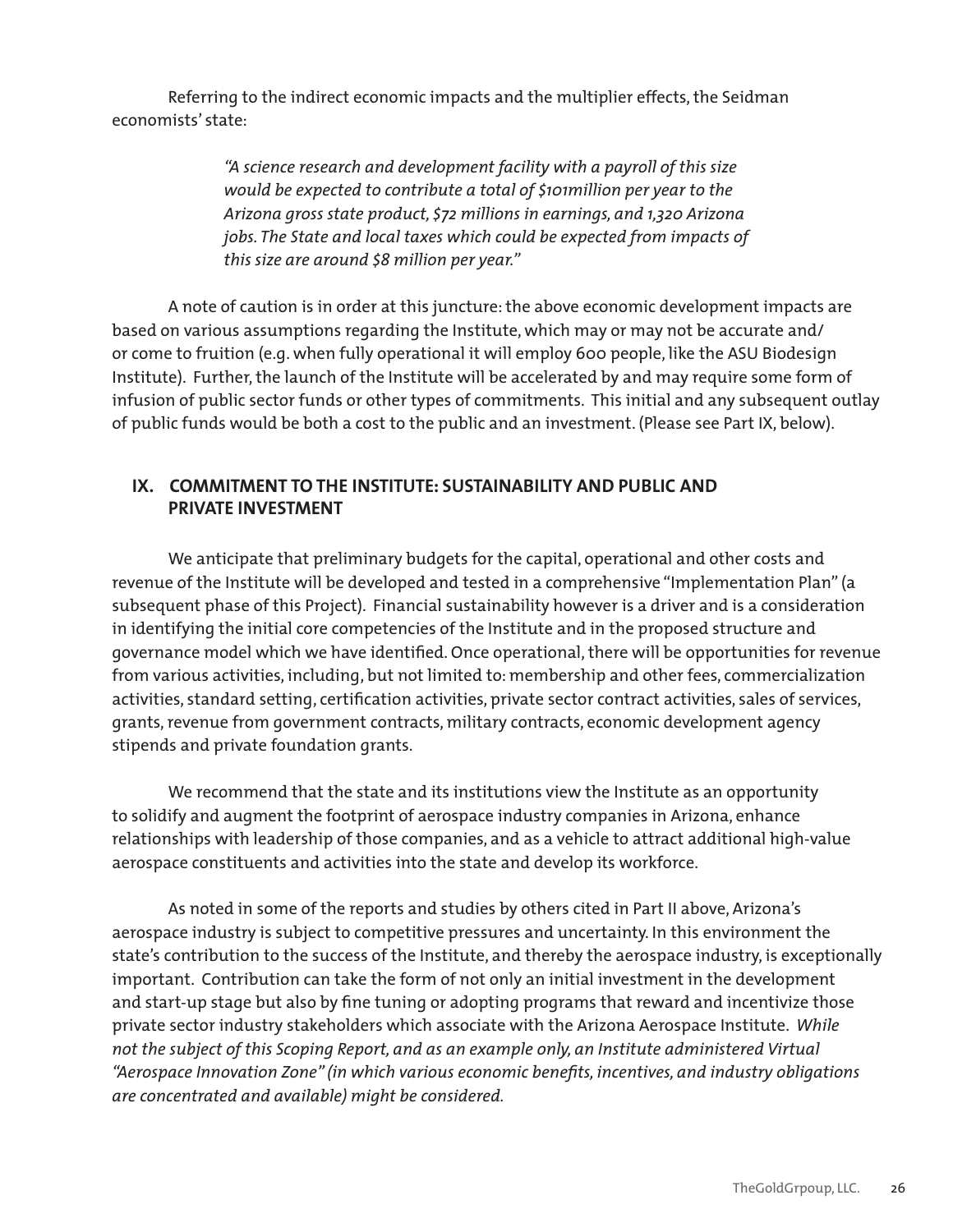Arizona is and must continue to be mindful of and monitor what other states are doing to secure and expand their relationships with aerospace industry stakeholders, many of whom are also significant to Arizona's economy. New Mexico has an aerospace research and development tax deduction, an aircraft manufacturing tax deduction, an aircraft refurbishing or remodeling tax deduction, and a spaceport gross receipts tax deduction.

In this connection, Oklahoma's Governor recently signed into law the "Aerospace Industry Engineer Work Force Bill." The law incentivizes, through the use of tax credits, Oklahoma aerospace engineers and their aerospace employers to remain in Oklahoma. In signing the bill into law Governor Henry stated:

> "More *important than this particular legislation* is the symbolism to the aerospace and aviation industries that we value your industries, and to send a message to the country."

Sound and appropriate economic and other incentives *coupled* with private sector industry commitments and obligations can not only fuel and power the Institute but may also directly and indirectly kick start and accelerate expansion of aerospace interests in Arizona.

### **X. NEXT STEPS – BEYOND THIS INITIAL ANALYSIS**

Some possible next steps to undertake as Phase II of this Project include:

- a) assemble an advisory/working group of potential stakeholders and interested persons to further vet, modify, and/or endorse the concepts in this Report
- b) engage in additional "buy-in" activities (e.g. presentation of this report to interest groups, SIPs, press, industry leaders, government/military leaders, others)
- c) formulate and draft a comprehensive Implementation Plan which would include:(i) matching SIPs with specific core competencies; (ii) obtaining preliminary commitments from "founder" SIPs; (iii) preparing an initial start-up budget; (iv) scoping of potential funding sources; (v) identifying potential candidates for members of a "founding" board of directors (vi) identify initial staff requirements;
- d) identify other steps.

We estimate an implementation study and the other activities identified above as Phase II may take approximately six to nine months to complete and the cost would, of course , vary depending on the scope of the activity.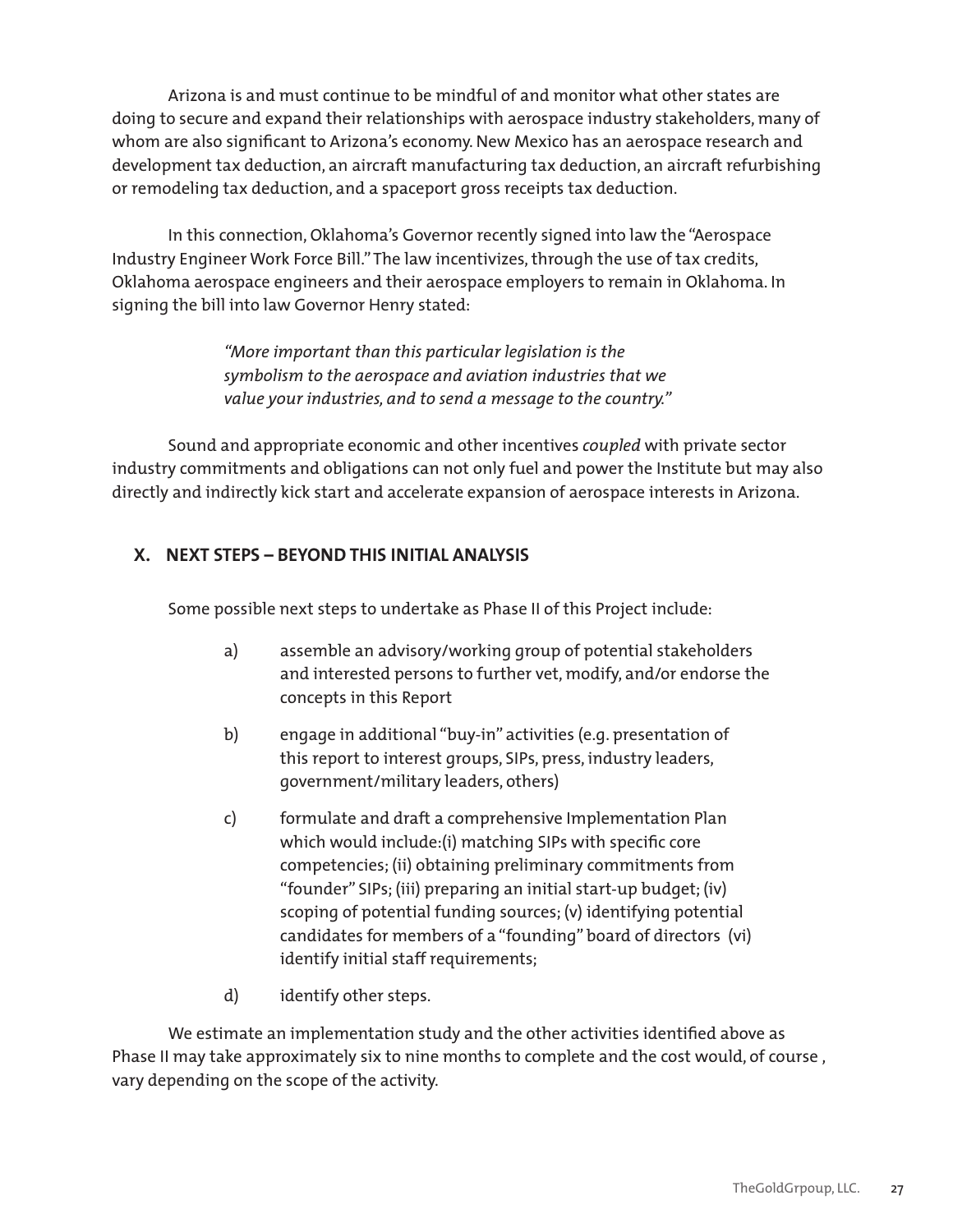### **EXHIBIT A**

Mayo Clinic Aerospace Life Sciences Unit

Mayo Clinic has always been guided by a philosophy of "the needs of the patient come first". Mayo has a rich legacy in Aerospace Life Sciences that dates back to before World War II with the development of the first high altitude oxygen mask, G-suit, anti G straining maneuver and many other contributions that remain critical to safety in flight and improving clinical care to this very day.

Today, Mayo Clinic in Arizona is uniquely positioned to address the current and future challenges in Aerospace Life Sciences. Mayo Clinic's services and programs include active clinical aerospace programs (suborbital, orbital spaceflight), research programs focused on spatial orientation / disorientation, acceleration induced threats and high altitude environments. Mayo's programs have been federally funded in each of the above areas of focus. Close collaborations and ties exist to NASA, FAA, USN, USAF, US Army and commercial aerospace companies.

No other current aerospace life sciences program in the US has the clinical expertise to deliver the services in the context of a multidisciplinary, fully integrated group medical practice. The collocation of special environment simulation systems (altitude chamber, novel centrifuge, flight simulation systems) will create a facility that will be a unique resource for civilian, military and government customers at the national and international level.

Collaboration with key stakeholders at the state level will be critically important in achieving our vision to create a destination Aerospace Life Sciences Center that will feature novel facilities and tools.

*Prepared by the Mayo Clinic in Arizona, August 8, 2008.*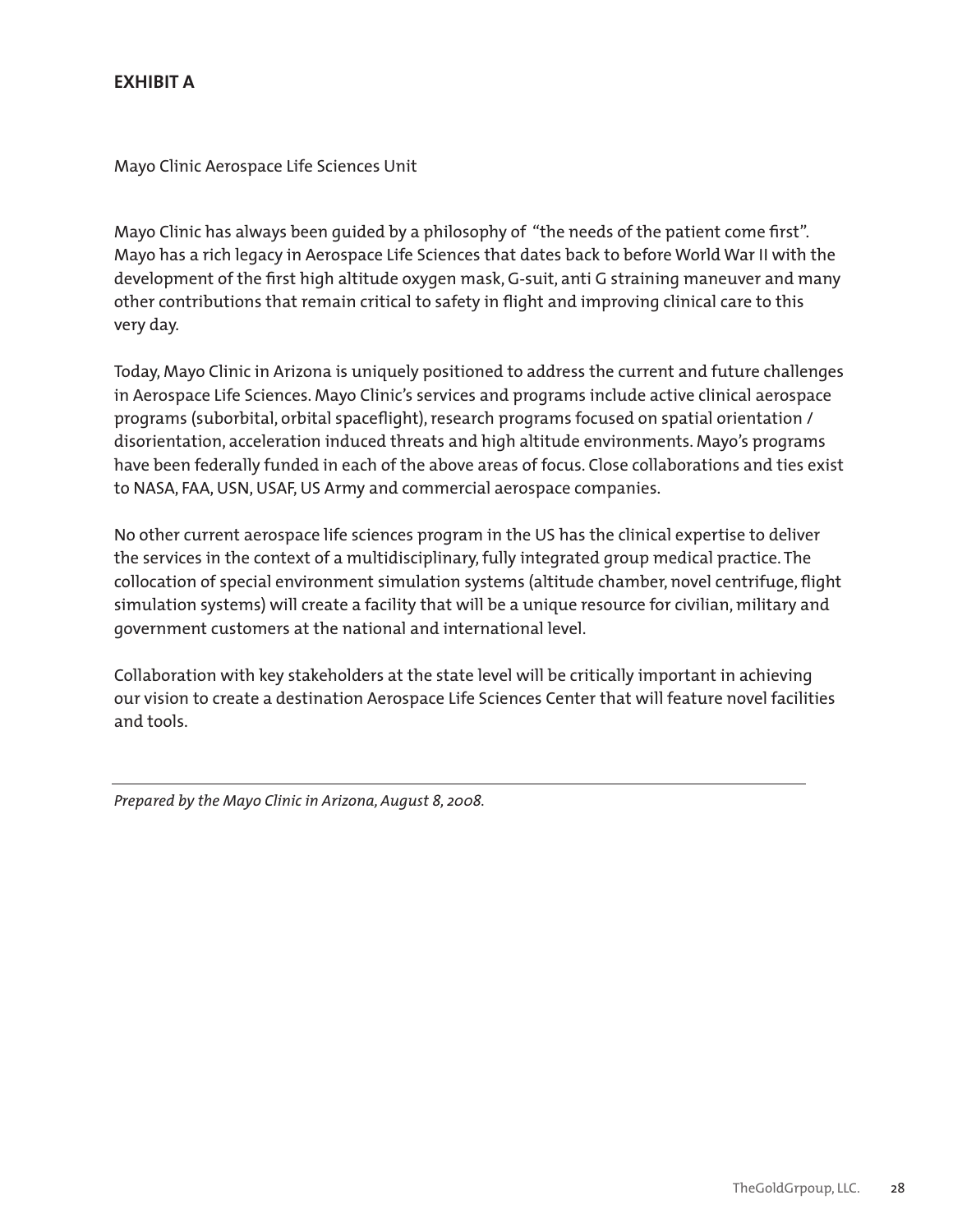#### **EXHIBIT B**

#### ERAU Contributions to Arizona Aerospace Research Institute

Embry-Riddle Aeronautical University is the world's oldest and largest University dedicated to aviation and aerospace education and research. Created in 1926, the University has two residential campuses in Daytona Beach, Florida and Prescott, Arizona. The largest majors on both campuses are aerospace engineering and aeronautical science. Embry-Riddle also has a large distance learning campus – Embry-Riddle Worldwide with 130 centers located across the world focused on providing aerospace education to non-traditional students. Arizona is home to several Worldwide Center locations.

The Prescott campus has several research areas that may be of interest to an Arizona Aerospace Research Center. Our premier research area at Prescott is led by Professor Tarek el Dokor in the Aerospace Engineering Department. This lab focuses on machone vision and hands-free computing. Professor el Dokor in collaboration with several private entities has been able to create a human-computer environment that allows a user to use hand and body gestures to control actions in a computer system. This technology has applications across numerous domains including adaptive technologies, gaming, transportation interfaces and the development of the next generation of computer interfaces. Professor el Dokor currently has a grant from Honda Corporation to examine transportation applications of his technology and is negotiating projects with several prominent technology companies.

In the College of Aviation, Professor Ray Bedard has developed a low-cost, state of the art Air Traffic Management and Aeronautical Science training system using Flight Simulator X (FSX). His system has so innovatively expanded the use of FSX to develop training systems that could provide nationwide education in areas of need that his work has been recognized by Microsoft Corporation. The technical team behind FSX and Professor Bedard have developed a working relationship in order to move Professor Bedard's project forward. Professor Bedard and Embry-Riddle have also developed a patented scoring system for training scenarios in FSX, so that performance using this simulated environment can be automatically and correctly scored for accuracy. This innovation allows FSX and programs to follow to be used legitimately as training tools in simulated aviation environments.

With any aerospace system's development, now or in the future, the human-machine interface can not be ignored. Designing systems keeping human needs and capabilities is of utmost importance. At our Prescott Campus, we have a graduate level faculty in our Safety Science program designed to conduct research in human factors and ergonomics with particular emphasis on how human-centered design can be enhanced in aviation and aerospace systems.

 Last, Embry-Riddle recently signed a contract with the FAA to provide NextGen testing and implementation work at our NectGen Test Facility located at our Daytona Beach Campus.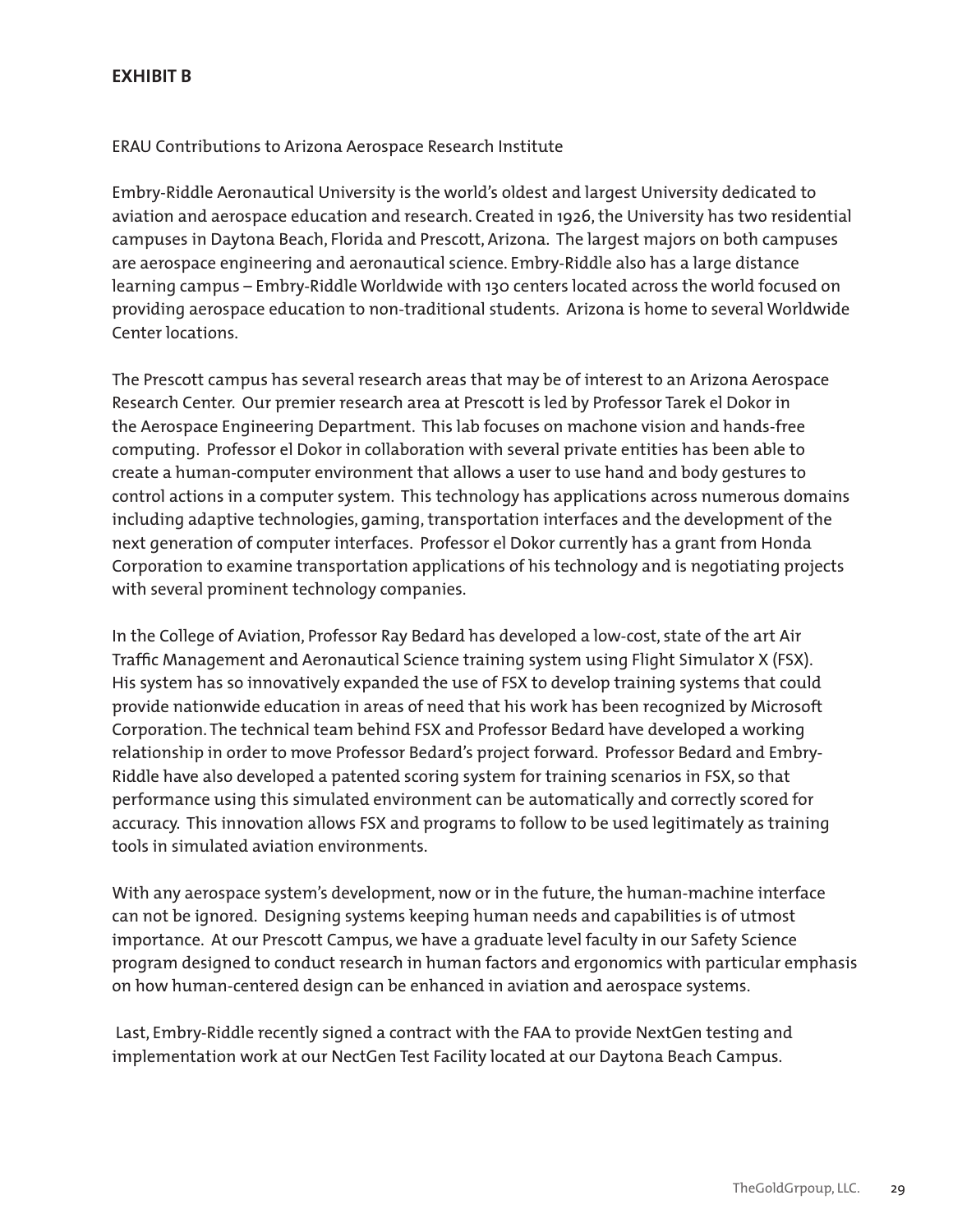This project is mentioned because the project is a University-wide program that will involve faculty from both residential campuses, as well as 13 private corporate partners including but not limited to: Lockheed Martin, CSC, Mosaic ATM, Boeing, Frequentis, Harris and Jeppesen. This ongoing consortium will focus on testing near term NextGen solutions for air traffic management, system-wide information sharing, surface management and weather.

Embry-Riddle is pleased to begin a discussion within the State of Arizona about how we can assist in the enhancement of aerospace R&D. This brief overview focused on 4 substantive aerospace research areas that are focal to our efforts at our Prescott Arizona campus.

Prepared by Embry-Riddle Aeronautical University, September 1, 2008.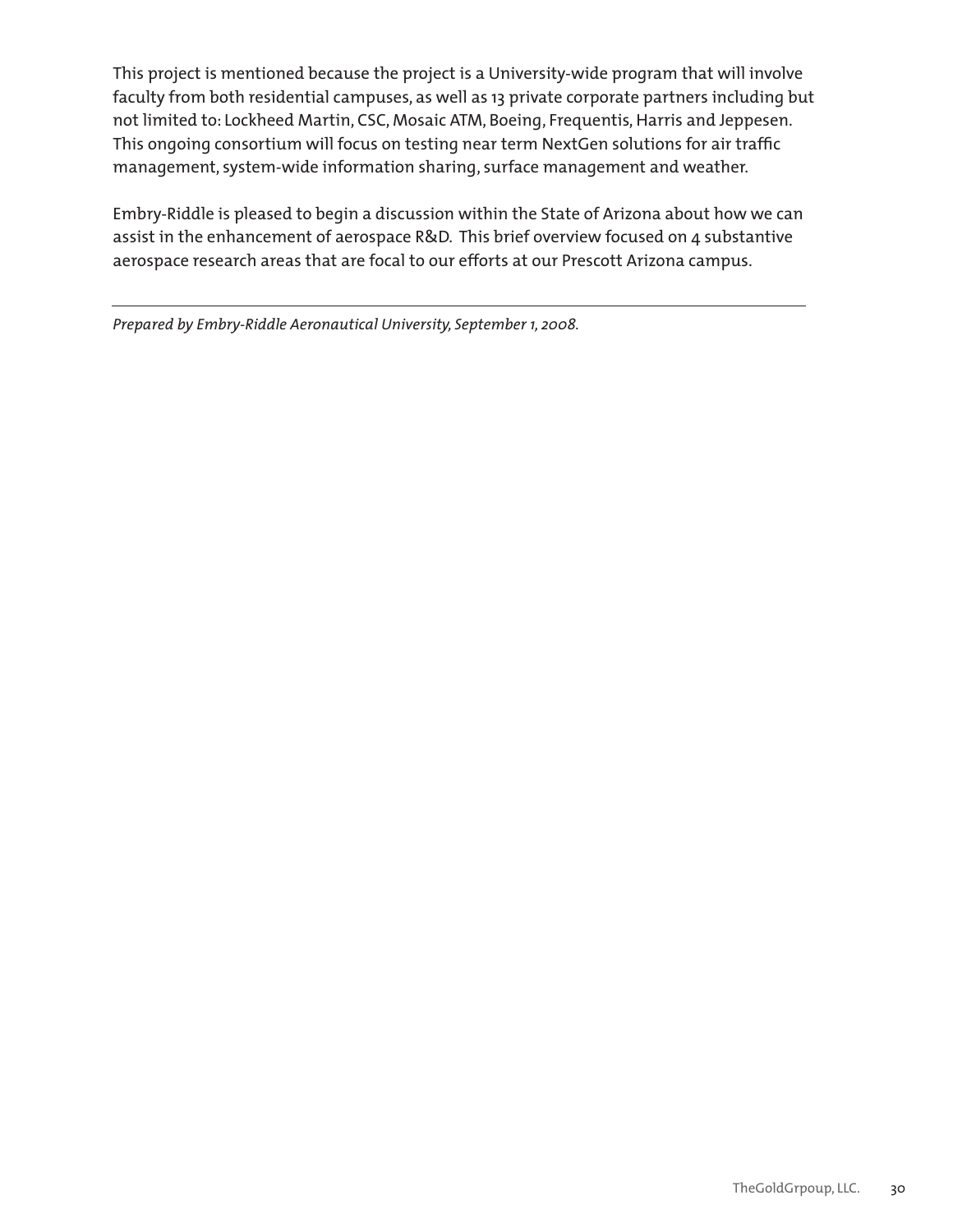### **EXHIBIT C**

Economic Impact of an Aerospace R&D Operation in Maricopa County

The proposed facility would employ approximately 600 people, including 300 research scientists. Annual wages and salaries of aerospace engineers in Maricopa County range from \$60K to \$110K, with an average of \$82K. In addition to the research scientists, the facility would employ operations technicians, computer specialists, and a variety of administrative support personnel. Average annual wages across all employees would be around \$65K. This compares with an average for all people employed in the Phoenix-Mesa-Scottsdale metro area of around \$38K. Including benefits and other employee-related expenses, the average payroll cost per employee in the proposed facility would be around \$80K, for a total payroll cost of \$48 million per year.

The R&D facility would generate indirect economic impacts associated with the purchases of supplies and services from other local companies and, even more importantly, when employees spend a portion of their incomes in the local economy. When multiplier effects are included, a science research and development facility with a payroll of this size would be expected to contribute a total of \$101 million per year to the Arizona gross state product, \$72 million in earnings, and 1,320 Arizona jobs. The state and local taxes that could be expected from impacts of this size are around \$8 million per year.

*Prepared by L.William Seidman Research Institute, W.P. Carey School of Business, ASU, August 7, 2008.*